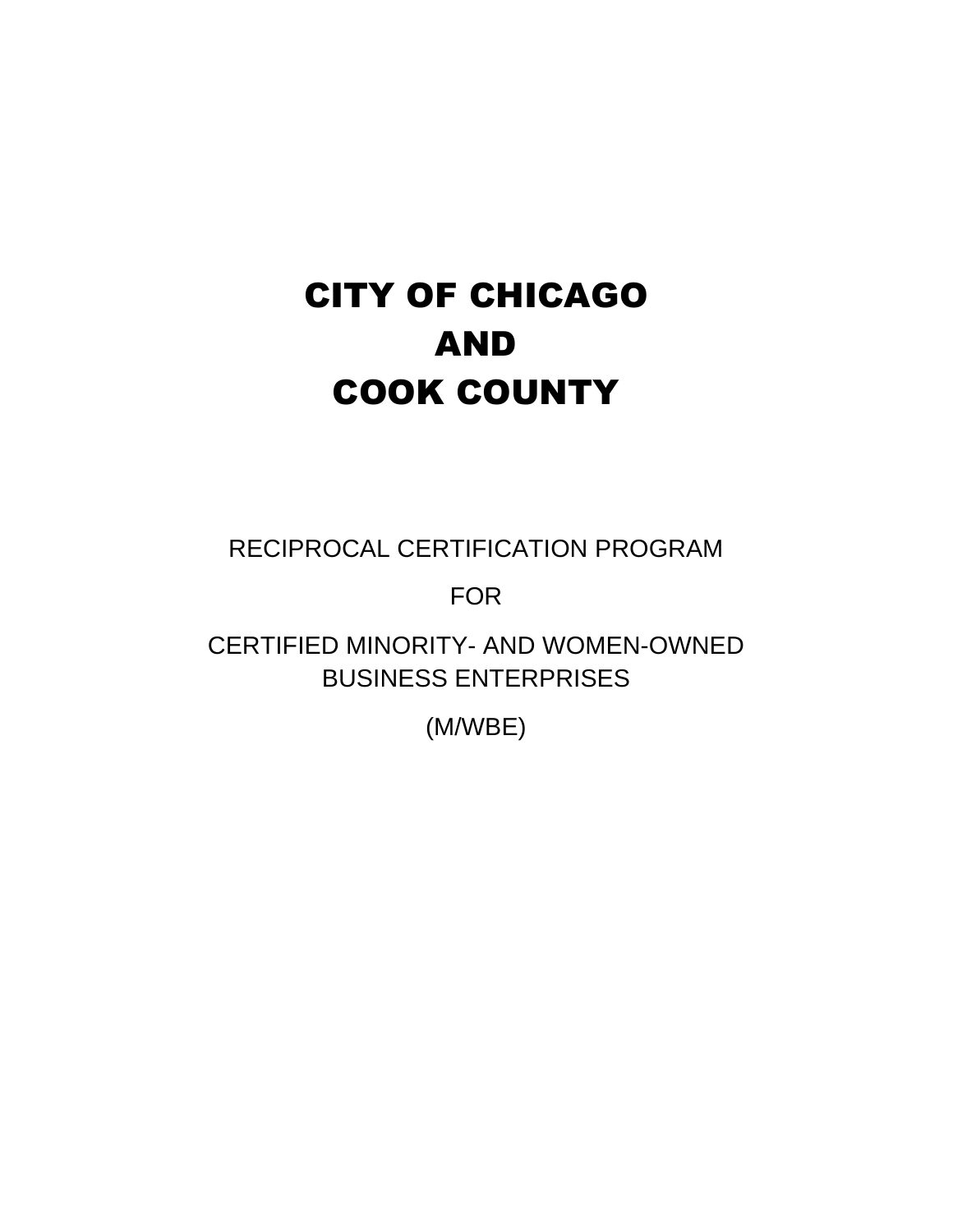# **TABLE OF CONTENTS**

| Section 6- Consolidation of Both Participants' M/WBE Firms in the Reciprocal Certification Program  4 |
|-------------------------------------------------------------------------------------------------------|
|                                                                                                       |
|                                                                                                       |
|                                                                                                       |
|                                                                                                       |
|                                                                                                       |
|                                                                                                       |
|                                                                                                       |
| Section 14 - Certification Investigation/Removal, De-Certification, and Debarred Process 22           |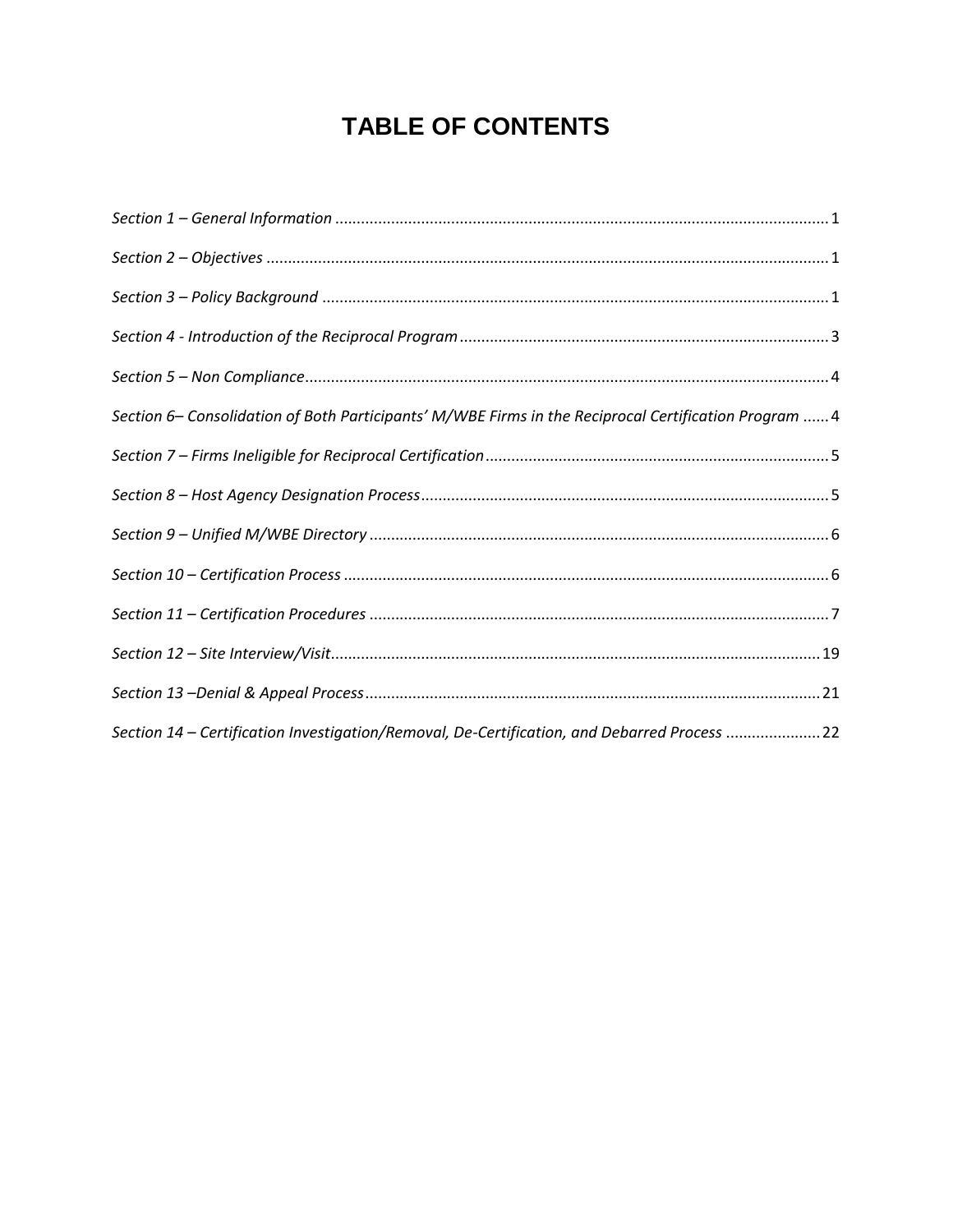#### <span id="page-2-0"></span>*Section 1 – General Information*

| <b>Program Owners:</b>      | City of Chicago                                           |
|-----------------------------|-----------------------------------------------------------|
|                             | <b>Cook County</b>                                        |
| <b>Executive Officials:</b> | City of Chicago                                           |
|                             | Jamie Rhee, Chief Procurement Officer                     |
|                             | Monica Jimenez, Deputy Procurement Officer                |
|                             | George Coleman, Deputy Procurement Officer                |
|                             | <b>Cook County</b>                                        |
|                             | Jacqueline Gomez, Director of Contract Compliance         |
|                             | Lisa Alexander, Deputy Director of Contract<br>Compliance |

#### <span id="page-2-1"></span>*Section 2 – Objectives*

To ensure that the City of Chicago and Cook County are effectively coordinating activities and minimizing risks when each agency accepts M/WBE certifications from the other agency.

# <span id="page-2-2"></span>*Section 3 – Policy Background*

#### **City of Chicago**

The City's Minority and Women-Owned Certification program was established in 1985 under Mayor Harold Washington and was codified under Mayor Richard M. Daley in 1990. The regulations are implemented as a result of Chapter 2-92-420 et. seq. of the amended Municipal Code authorizing a Minority and Women-Owned Business Enterprise Procurement Program and, except as otherwise provided herein, shall be used by the Chief Procurement Officer in all final actions with regard to determining the status of a firm as a "Minority Business Enterprise", a "Women Business Enterprise", and a "Business Enterprise Owned or Operated by People with Disabilities (BEPD)" for City procurement purposes. The Ordinance mandates that the City of Chicago use its purchasing functions to provide and enhance competitive opportunities for minority and women-owned businesses located within the six-county region of Cook, DuPage, Kane, Lake, McHenry, and Will in the State of Illinois.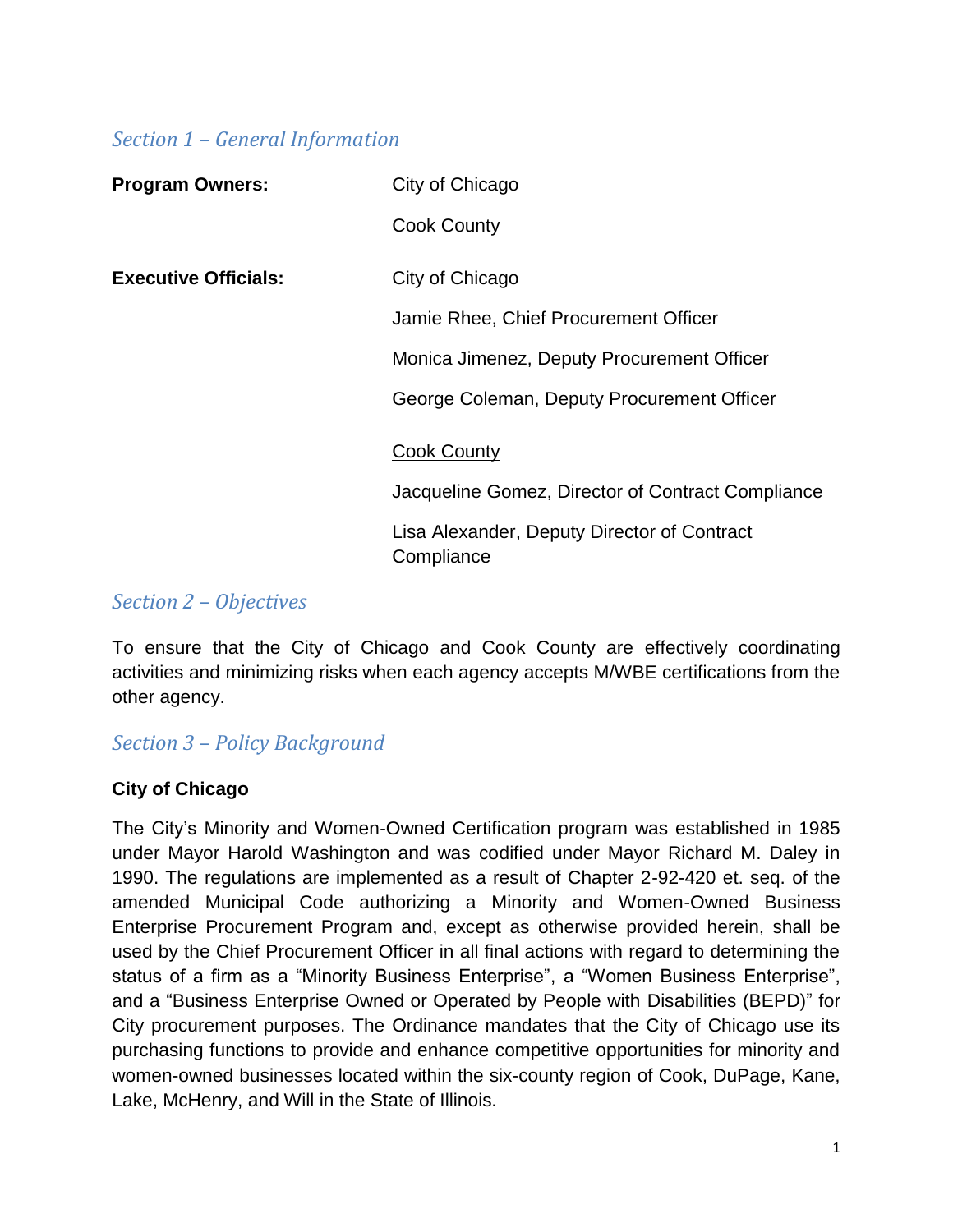The City of Chicago's certification regulations for construction contracts are implemented pursuant to Article V of Chapter 2-92 of the amended Municipal Code, authorizing a Minority and Women-Owned Business Enterprise Procurement Program for construction contracts, and shall be used by the Chief Procurement Officer in all final actions with regard to determining the status of a firm as a Minority-Owned Business Enterprise or a Women-Owned Business Enterprise for the City of Chicago's construction contracts.

It is the policy of the City of Chicago that MBEs, WBEs, and BEPDS have the maximum feasible opportunity to participate fully in all contracts (including construction) financed in whole or in part with City funds, or funds over which the City has control.

A major objective of that policy is the modification and/or elimination, within the confines of applicable law, of City procurement practices and policies which heretofore have denied legitimate businesses owned and controlled by women and racial/ethnic minorities meaningful opportunities to participate in City-awarded contracts.

#### **Cook County**

In 1988, the County established a program to ensure the full and equitable participation of Minority and Women-Owned Business Enterprises (M/WBE) in the County's procurement process as both prime contractors and subcontractors.

Cook County's Minority- and Woman-owned Business Enterprise General Ordinance may be found at Section 34-260 et seq. of the Cook County Municipal Code.

As stated in the Ordinance,

- (a) It is the public policy of the County to strive to achieve the full and equitable participation of minority- and woman-owned businesses in the County's procurement process as both prime and subcontractors.
- (b) The County is committed to a policy of preventing discrimination in making Procurements, and eliminating arbitrary barriers to participation in Procurements by all persons, regardless of race, sex, or ethnicity.
- (c) The purpose of this division is to establish and implement goals for participation of PCEs in Procurements, in compliance with all applicable laws.

In furtherance of this policy, the Cook County Board of Commissioners has adopted a Minority and Women-owned Business Enterprise Ordinance which establishes a goal of awarding not less than twenty-five percent of the annual total dollar amount of Contracts other than Public Works Contracts to MBEs and ten percent of the total dollar amount of such contracts to WBEs. For professional services and consulting services contracts, the County sets an annual "best efforts" goal of thirty-five percent of the annual total dollar amounts of County contracts to Certified MBEs and WBEs. For Public Works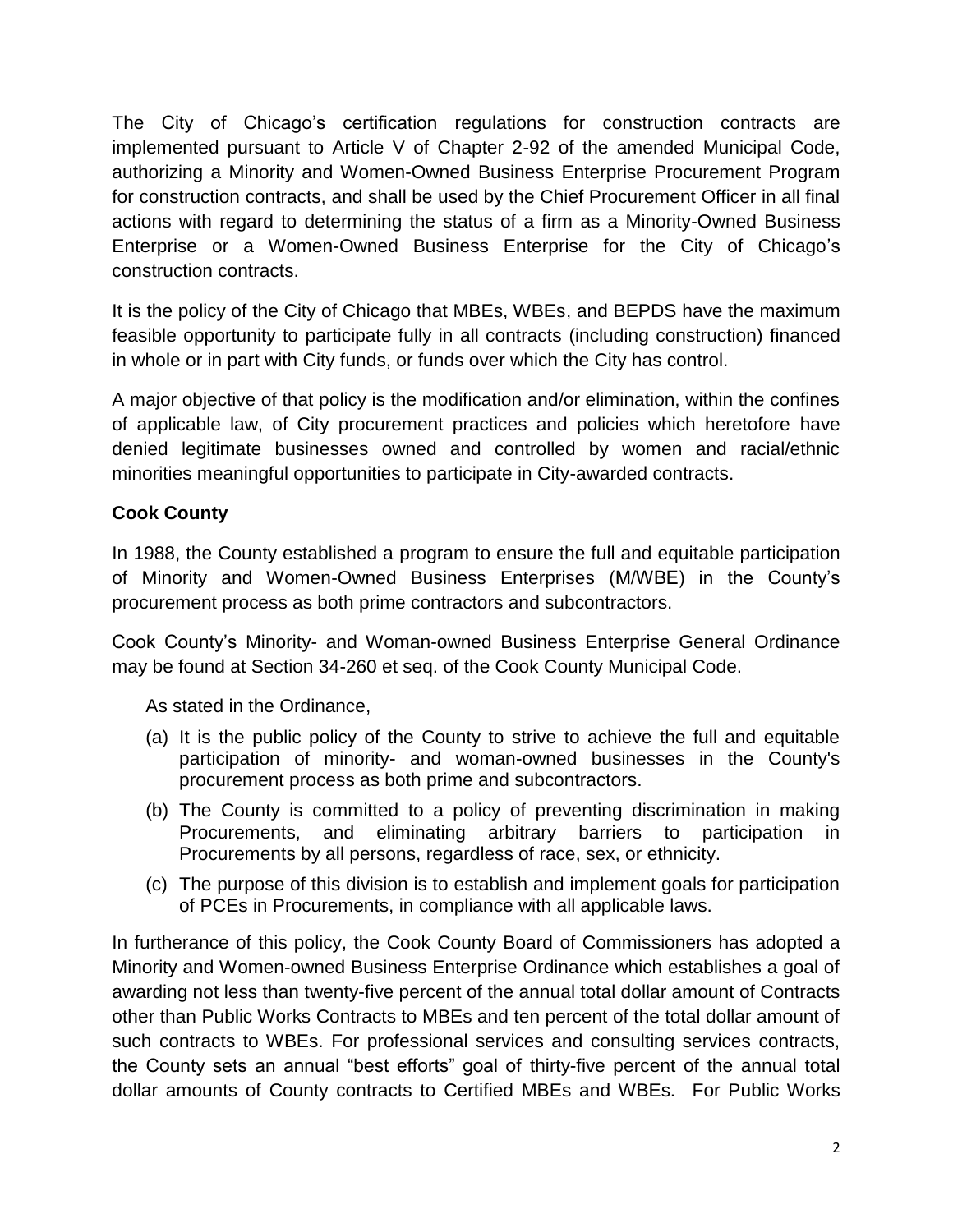Contracts, the Annual Aspirational Goals are twenty-four percent for MBEs and ten percent for WBEs.

#### **Reciprocal Certification**

On March 27, 2012, Chicago's Mayor Rahm Emanuel and Cook County Board President Toni Preckwinkle announced a reciprocal certification initiative that will enhance crucial jobs for minority and women-owned businesses in Chicago and Cook County. The new initiative allows small minority- and women-owned businesses to be certified by just one government, and have that certification accepted by both entities, provided that firms meet both the City of Chicago and Cook County's certification criteria.

These changes have dramatically streamlined the processes and increased the opportunities for minority and women-owned businesses in the six-county regional area, by easing the financial burden and standardizing processes so businesses do not have to simultaneously deal with two distinct systems.

#### **Procurement Code Revision**

In July 2012 and March 2014, Cook County revised its Procurement Code to enhance its M/WBE Program in an effort to facilitate reciprocity between both agencies for M/WBE certifications. The M/WBE Ordinance revisions included but were not limited to the following: Changes to the County's market area to include the same 6 counties recognized by the City of Chicago; changes to include the same time frame for certification evaluations (5 years); and changes to include the same certification application fee structure and amount as the City of Chicago.

# <span id="page-4-0"></span>*Section 4 - Introduction of the Reciprocal Program*

The City of Chicago and Cook County Reciprocal Certification agreement is based on a concept of reciprocity between the City of Chicago and Cook County. To the greatest degree possible, "one-stop shopping" will be provided to applicants for M/WBE certification, such that applicants need only apply once for M/WBE certification that will be honored by both the City of Chicago and Cook County, provided that firms meet both the City of Chicago and Cook County's certification criteria.

• In order for the Reciprocal Certification Program to succeed and for both participants to maintain the level of trust needed to effectively comply with the requirements, it is necessary to implement minimum program requirements for compliance and a process for addressing issues that will arise. All decisions and recommendations related to certification will be made in compliance with the City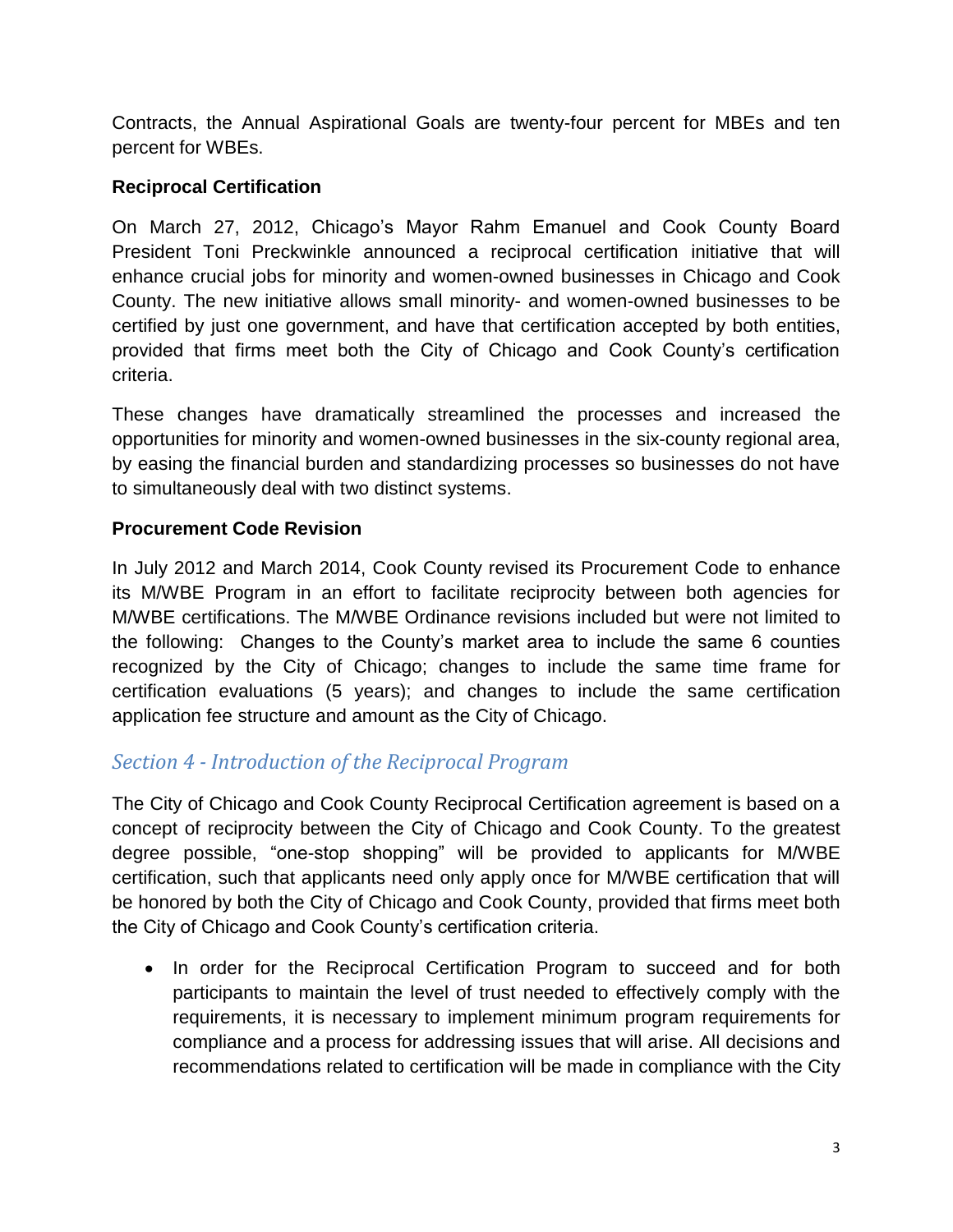of Chicago and Cook County regulations, and these regulations shall be consistent to the greatest degree possible.

- Both Reciprocal Participants agree to full disclosure of their complete applicant files and/or documentation when requested by the other Reciprocal Participant and authorized by the relevant M/WBE firm.
- Both Reciprocal Participants understand that there are no "emergency" or "conditional" certifications. All certifications must be made final before the due date for bids or offers on a contract on which a firm seeks to participate as an M/WBE firm.
- Both Reciprocal Participants agree to safeguard from disclosure to unauthorized persons information gathered as part of the certification process that may be reasonably regarded as proprietary or other confidential business information, consistent with the applicable federal, state, and local laws.
- Communication and messaging for internal and external purposes shall be consistent.

# <span id="page-5-0"></span>*Section 5 – Non Compliance*

If either Reciprocal Participant believes that the other participant has failed to comply with its obligations, the complaining participant may submit a complaint with the designated party.

Each Reciprocal Participant will be responsible for conducting a periodic audit to ensure compliance with the procedures set forth herein. This audit can be conducted either by the Participant's internal audit department or by an external audit source.

A summary of the findings will be sent to both Participants. In the event that a deficiency of any kind is found in a Participant's procedures, the Participant will have thirty (30) days to correct the deficiency, with written confirmation to both Participants. In the event that the noted deficiencies are not corrected within the specified time period, the foregoing provisions regarding non-compliance shall be followed.

# <span id="page-5-1"></span>*Section 6– Consolidation of Both Participants' M/WBE Firms in the Reciprocal Certification Program*

At the time of formation of the City of Chicago and Cook County Reciprocal Certification Program, it shall have a limited "grandfather clause," which provides M/WBE certification to those firms meeting both the City of Chicago and Cook County's certification criteria. These "grandfathered" firms will then be accepted and recognized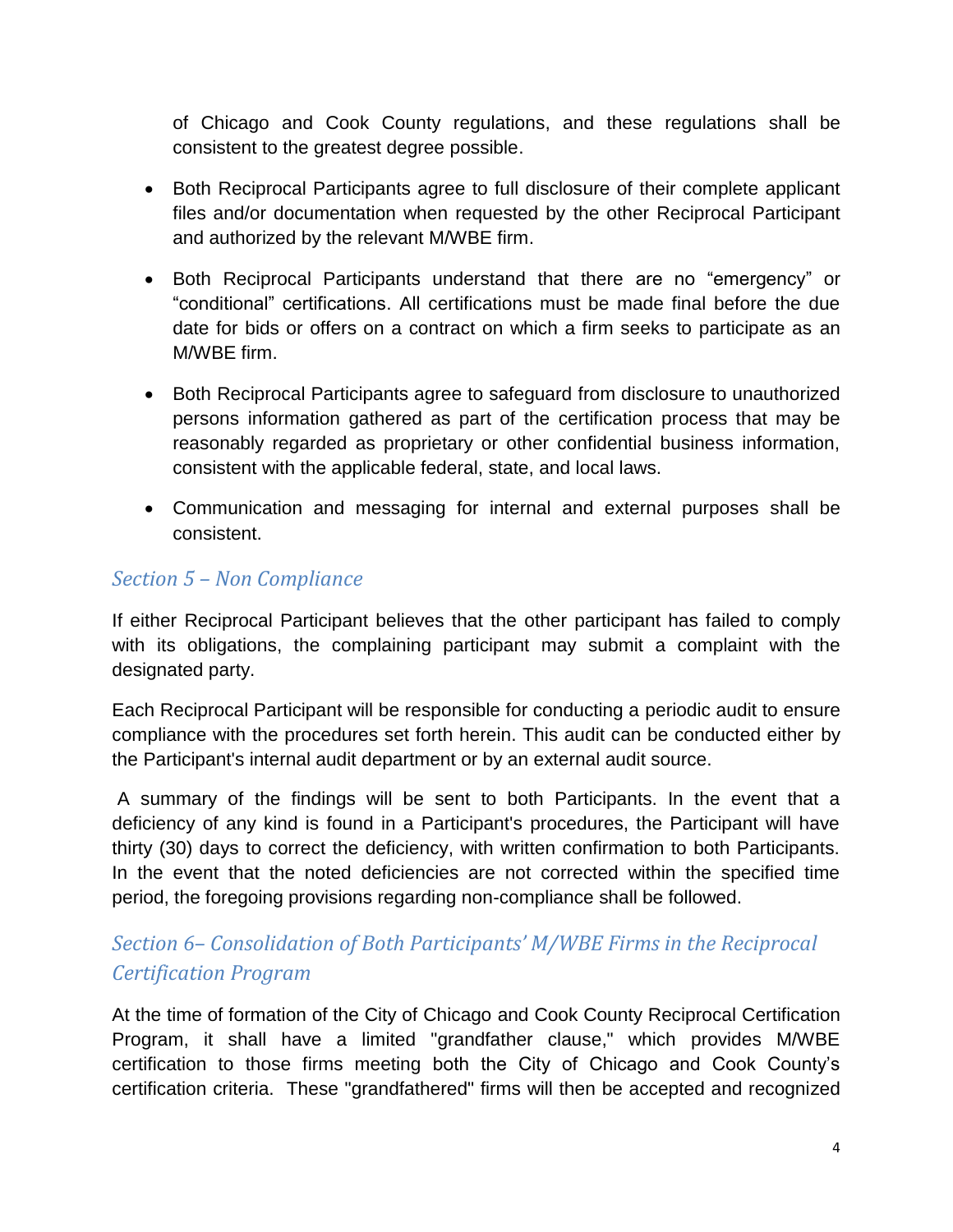by both participants. All grandfathered firms will continue their eligibility as M/WBEs under the Reciprocal Certification Program until their current certification expires.

At the beginning of the grandfathering process, each Reciprocal Participant will submit a complete and updated list of its certified M/WBEs for review by the other Participant. A firm must have: (1) been certified by at least one of the Participants; (2) no objections to M/WBE eligibility by the other Reciprocal Participant in order to be "grandfathered" into the Reciprocal Certification Program; and (3) not been decertified or denied certification by the other Reciprocal Participant as detailed in Section 7 herein.

Either Reciprocal Participant may object to any firm's inclusion into the grandfathered M/WBE list by submitting a written notification to the other Reciprocal Participant. Both Reciprocal Participants will review the written notification, any investigation records, available material and information submitted by the M/WBE firm or by Reciprocal Participants.

# <span id="page-6-0"></span>*Section 7 – Firms Ineligible for Reciprocal Certification*

Neither Reciprocal Participant shall accept the certification of a firm that was decertified or found ineligible for certification by that Reciprocal Participant.

#### <span id="page-6-1"></span>*Section 8 – Host Agency Designation Process*

Each M/WBE firm's Host Agency will be decided as follows:

- **Current M/WBE firms that are certified with Cook County and not the City of Chicago**: Cook County will be these firms' designated Host Agency. **Current M/WBE firms that are certified with Cook County and the City of Chicago:** Cook County will be these firms' designated Host Agency.
- **Current M/WBE firms that are certified with the City of Chicago only:** the City of Chicago will be these firms' designated Host Agency.
- **Host Agency** The Host Agency will be responsible for the processing of its M/WBE firms' No Change Affidavits, Recertification Applications, and Expansion Requests.
- **Request to Change Host Agency** An M/WBE firm may request to change its designated Host Agency in writing, which must be approved by both Reciprocal Participants.
- **New Firms Applying for M/WBE Certification** New firms applying for M/WBE certification under the Reciprocal Certification Program can select which agency they will submit their application to, and this will determine their Host Agency.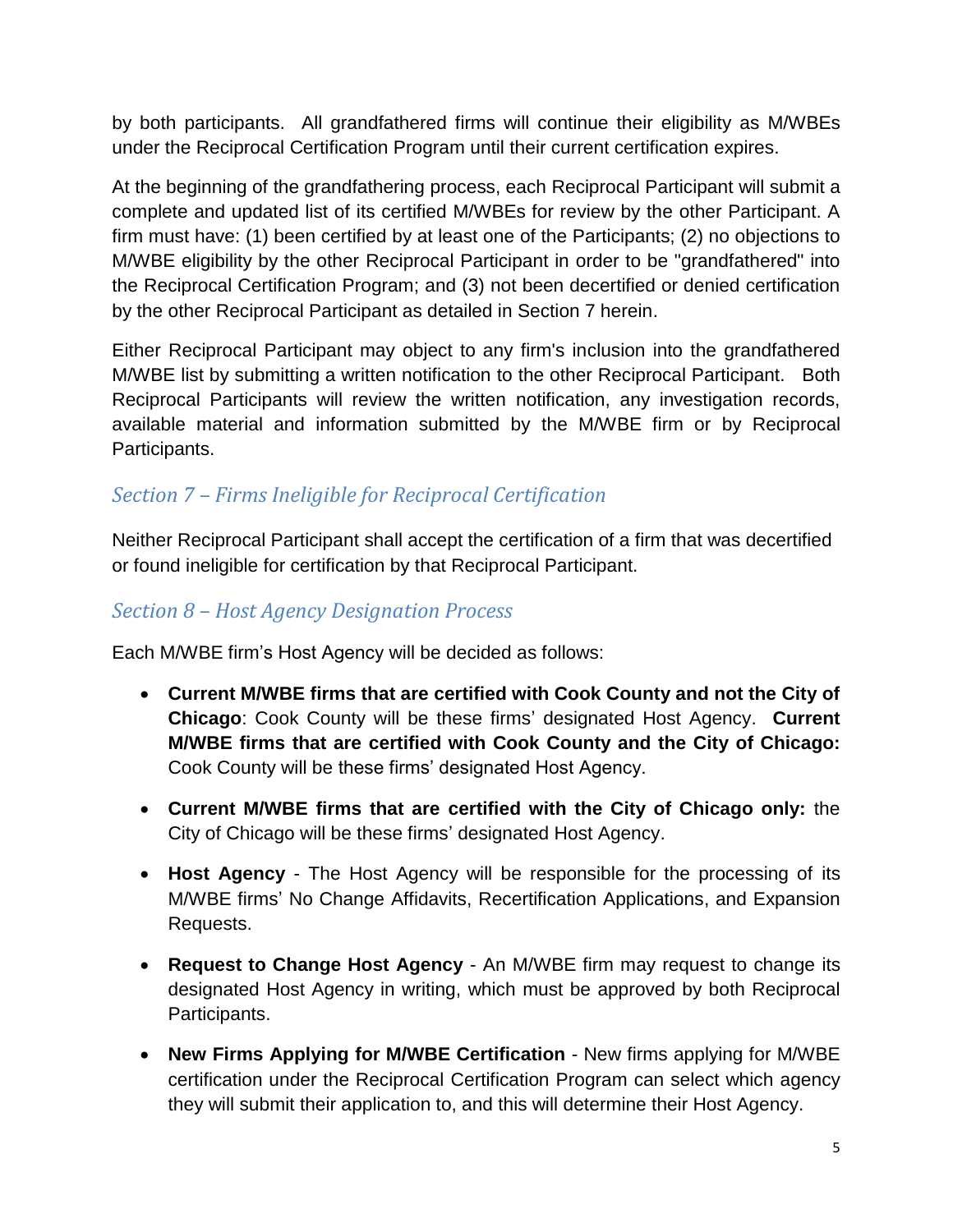# <span id="page-7-0"></span>*Section 9 – Unified M/WBE Directory*

The Reciprocal Participants will maintain a unified M/WBE directory containing pertinent information on all firms. The directory should be available to the public electronically on the Internet. Both Reciprocal Participants shall be responsible for all required updates, including additions, deletions, and other changes on a regular basis.

#### <span id="page-7-1"></span>*Section 10 – Certification Process*

The Reciprocal Participants must ensure that all certification procedures and standards are followed in making eligibility decisions in accordance with the City of Chicago and Cook County's rules and regulations.

#### The certification process by each Reciprocal Participant includes the following:

- A thorough, detailed, and complete analysis of the application and supporting documentation must be performed, and an on-site visit at the offices and/or job site(s) of applicable applicant must be conducted by the certifying Reciprocal Participant (see the site interviewing/visit section herein for further detail regarding site visit requirements). Following completion of the file analysis and on-site questionnaire, a summary report is drafted by a certification analyst. The summary report provides the analyst's recommendation regarding the applicant firm's certification eligibility. The recommendation is presented to the analyst's supervisor, and then to the Reciprocal Participant's designated personnel (per the City of Chicago and Cook County's rules and regulations), who makes the final decision regarding the firm's M/WBE Program eligibility.
- The certifying Reciprocal Participant has the responsibility to ensure a standardized approach to all certification decisions. The procedures outlined herein provide guidance and direction for completing the certification process. Additional information and regulatory requirements pertaining to the M/WBE Program are contained in the City of Chicago and Cook County's rules and regulations.
- Decisions on applications for certification must be made by the certifying Reciprocal Participant within ninety (90) days of receiving all required information from the applicant firm.
- Once a firm is certified, it shall remain certified for a period of five (5) years unless and until its certification has been removed through the procedures set forth in the City of Chicago and Cook County's rules and regulations. Unless there are changes in the factual basis on which the certification was made, a firm is not required to reapply for certification as a condition of continuing to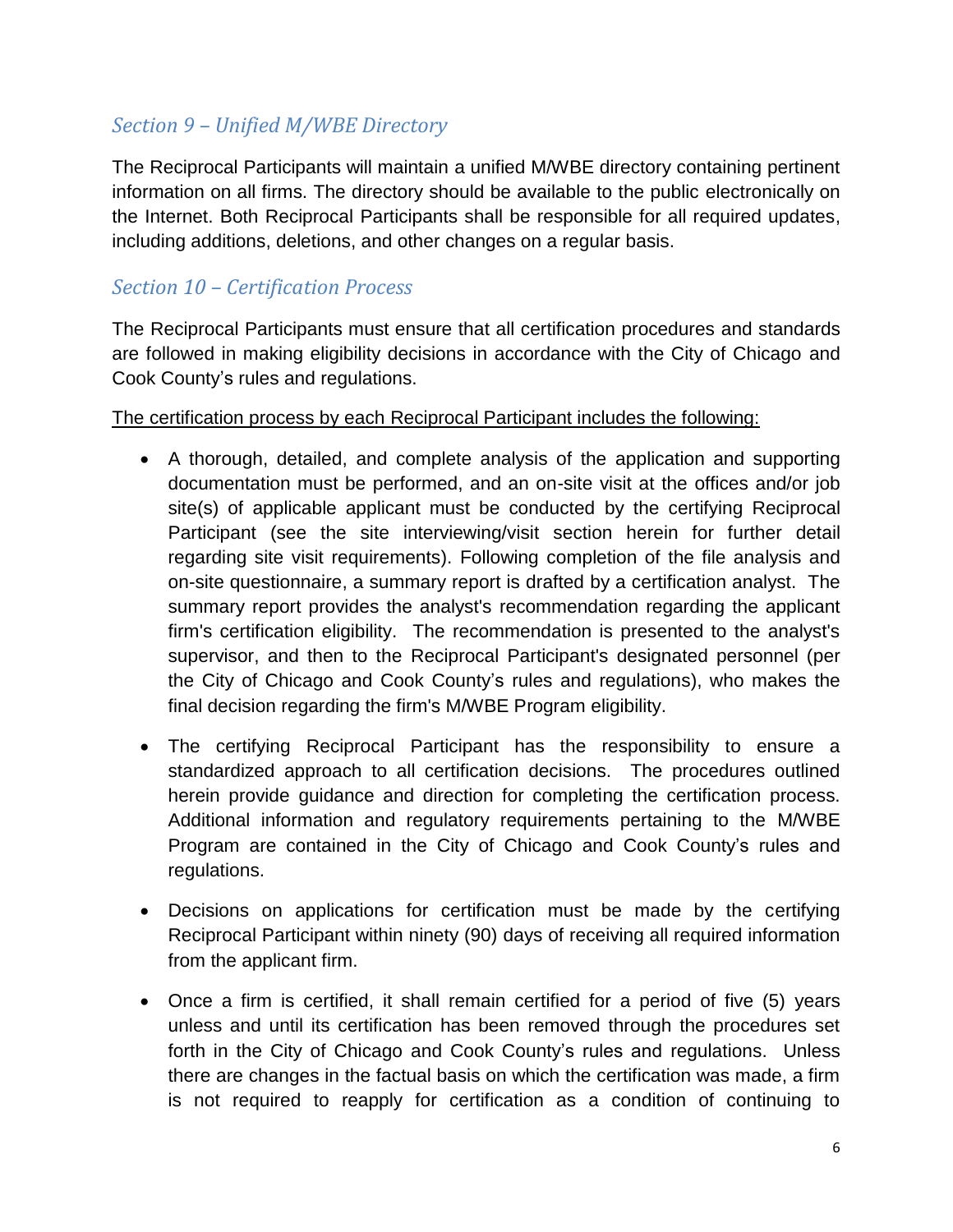participate in the program during this five-year period. However, a certified firm must provide a No Change Affidavit every year on the anniversary date of its certification.

 Any change in circumstances affecting an M/WBE firm's ability to meet size, ownership, or control requirements, or any material change in the information previously provided, must be provided by the M/WBE firm in writing to the certifying Reciprocal Participant within ten (10) days of the occurrence of the change. If the M/WBE firm fails to make timely notification of such a change, it will be deemed to have failed to cooperate with the City of Chicago and Cook County's rules and regulations, and shall constitute grounds for denial of continued eligibility or de-certification of the business.

# <span id="page-8-0"></span>*Section 11 – Certification Procedures*

It is important for each Certification Analyst to understand that it is the responsibility of the applicant to provide the information deemed necessary by the certifying agency to determine eligibility. The burden of proof of eligibility is on the applicant. The following guidelines will help to clarify the application process:

- The City of Chicago and Cook County's processes shall secure all necessary information from applicants through a well-defined application procedure and review process.
- The applicant is required to provide evidence in support of fulfilling all M/WBE eligibility standards set forth in the City of Chicago or Cook County's M/WBE certification criteria. Also, the files shall contain all appropriate documentation in support of the firm's certification. The following is a list of the materials that may be requested as a part of the application for certification as a Minority or Women-Owned Business Enterprise. For more details, please refer to the City of Chicago or Cook County's certification criteria as well as the certification document checklist in the appendices.
	- $\checkmark$  Complete and properly execute application and all required attachments, including personal net worth statement (if applicable);
	- $\checkmark$  Required application fee;
	- $\checkmark$  Documents establishing ethnicity and/or gender, e.g., birth certificates, passports, naturalization papers, resident alien card, or tribal enrollment cards;
	- $\checkmark$  Documents establishing ownership of record, including articles of incorporation, by-laws, partnership agreements, limited liability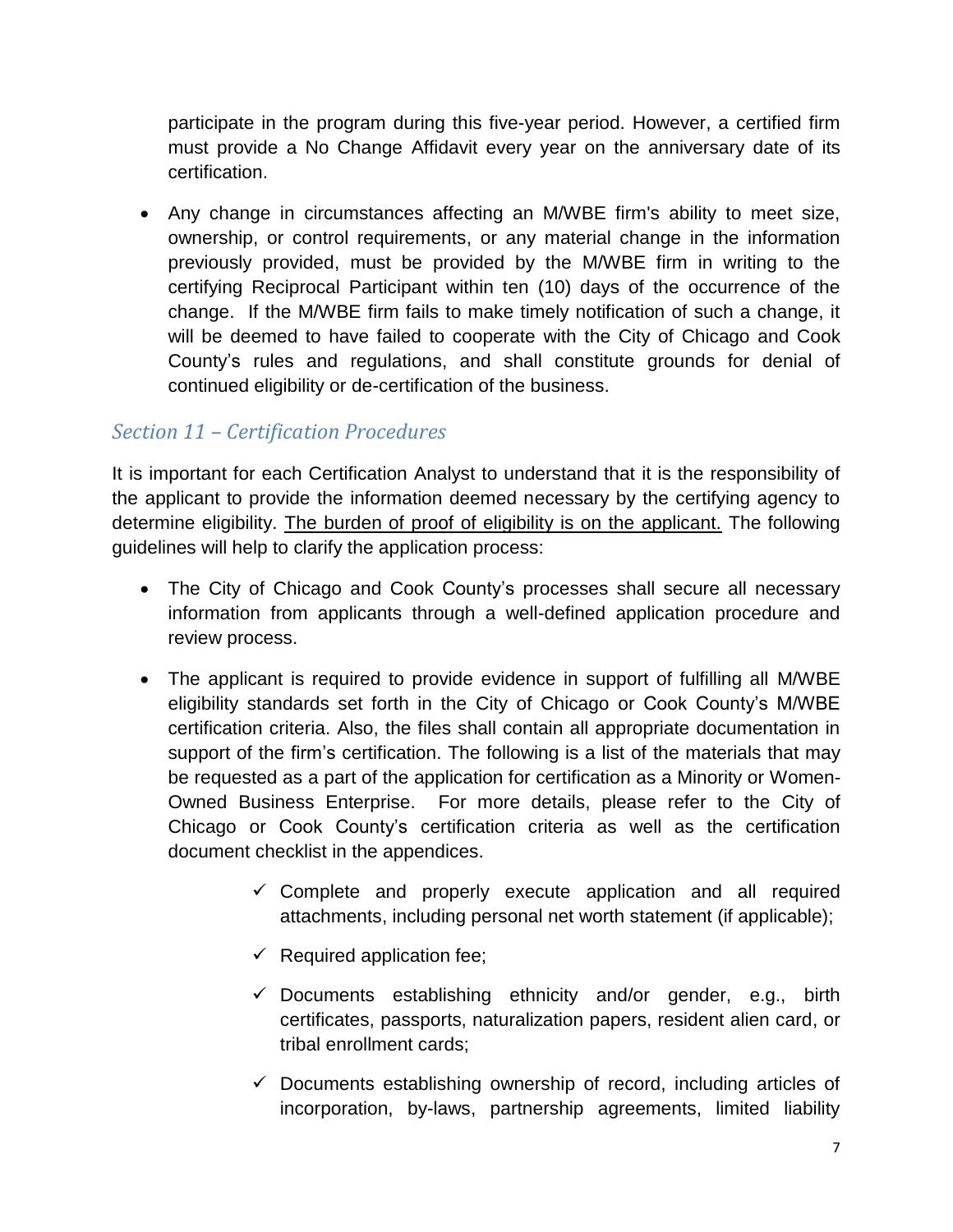company agreements, issued stock certificates, shareholder agreements, minutes of initial and most recent board of directors' meetings, and corporate income tax returns;

- $\checkmark$  Documents establishing that ownership was acquired through real and substantial contributions of expertise, capital or other tangible personal assets;
- $\checkmark$  Documents establishing that the contributions are derived from the assets of the individual(s), including bank receipts, stock certificates, and corporate minutes;
- $\checkmark$  Documents establishing the applicant's personal net worth, including, but not limited to, personal net worth statement, bank account statements, pension fund statements, mortgages, 401(k) account statements, tax returns (personal and corporate), and investment statements;
- $\checkmark$  Documents establishing the gross receipts of the applicant's firm for the last 5 years (3 years for City non-construction applicants) or, in the case of a newly formed business, a balance sheet and/or business plan and current and previous years' individual tax returns for the last 5 years (3 years for City non-construction applicants);
- $\checkmark$  Documents establishing access to real properties to conduct business (e.g., real estate deeds, rental lease agreements, and mortgage agreements);
- $\checkmark$  Résumés of owners, managers, partners, and other key personnel;
- $\checkmark$  Titles to or leases for major equipment and/or vehicles;
- $\checkmark$  Past and current loan agreements of applicant or between any owners;
- $\checkmark$  Evidence of contracts with clients or suppliers;
- $\checkmark$  References;
- $\checkmark$  Licenses (if applicable);
- $\checkmark$  Requirements for supplier/distributors: Warehouse lease, inventory list, manufacturer and distributor agreements.

Certification shall be limited to the area(s) of specialty or expertise determined by the certifying agency to be most reflective of the applicant's demonstrated specialty or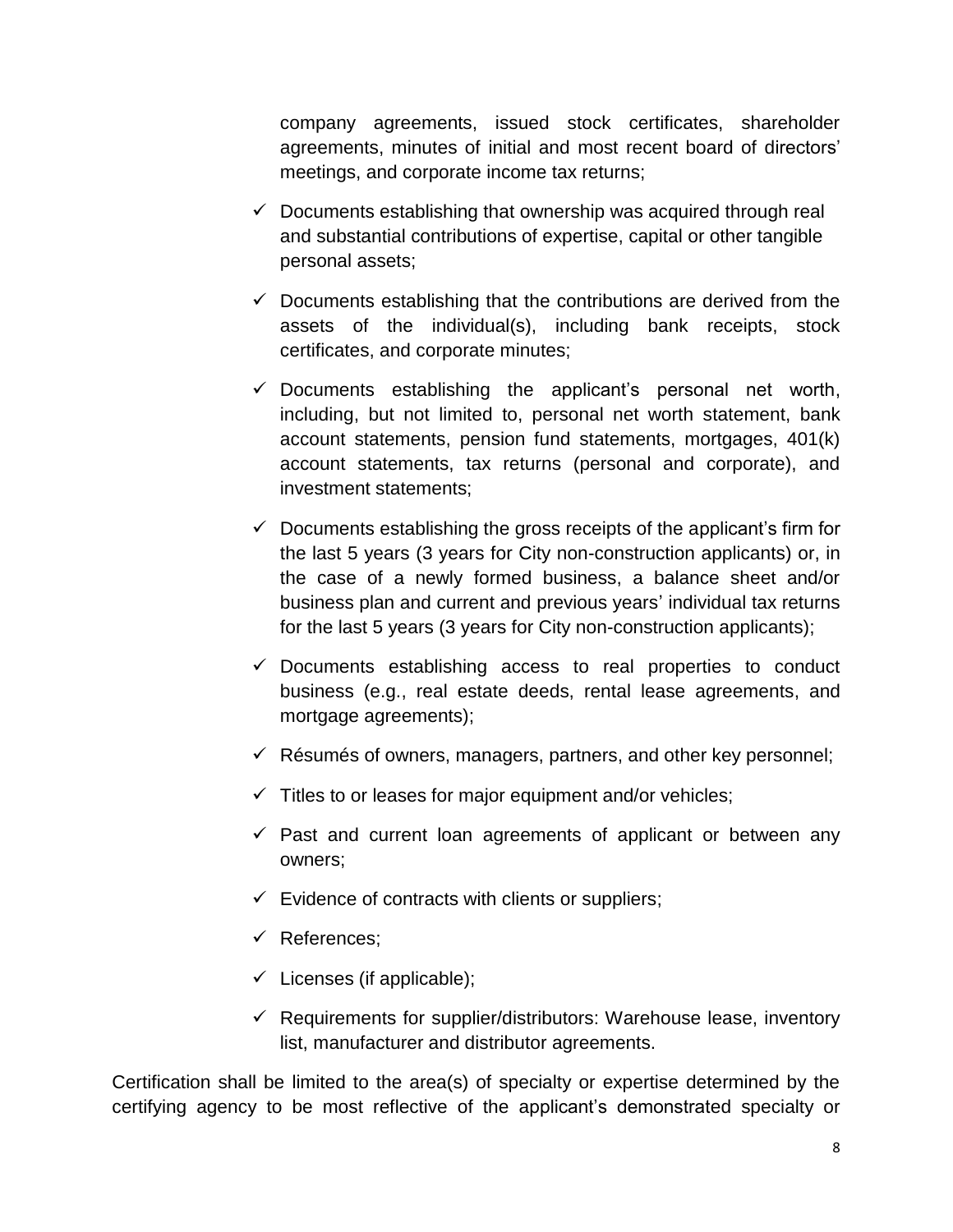expertise. The Reciprocal Certification process utilizes the North American Industry Classification System (NAICS) to determine areas of specialty, which can be found at http://www.census.gov/eos/www/naics/. An applicant may be certified in more than one area of expertise, so long as the eligibility criteria are met. The categories of specialty or expertise must be used by the applicant in completing the application.

#### **Intake**

Upon receipt of the application by the Certifying agency, the form shall be dated and time stamped. The date and time stamp shall conclusively establish the receipt date of such form. Applications for certification and/or recertification must include the appropriate fee payment.

#### **Initial Review**

Certification units will evaluate the completeness of the application and supporting documentation submitted by applicant firms using standardized procedures, including Reciprocal Certification document/quality assurance checklists (see General Document Guideline Table).

Certification unit(s) will create physical file folders of the applicant firm's application and supporting documentation, place all submitted documentation in the applicant firm's file folder, and draft request for information letters when the documentation submitted is incomplete or unclear. The certification units will then conduct an analysis to confirm any debarments, denials, decertifications, or whether the firm resides within the six county region. This step in the review process should precede all other document reviews.

#### **Detailed Review and Analysis**

Perform a complete review of the application and supporting documentation to ensure that all relevant documents have been submitted. Tracing dates through the documentation is a good review technique. Conflicting dates/information must be resolved. Compare changes in financial position to check for possible effects on control.

If there are questions/concerns, the applicant is either contacted by phone or a Request for Information (RFI) letter is prepared, documenting the need for additional information.

Applicants are given 15 calendar days after receipt of the RFI letter to respond. If information is not received by the 15th calendar day, a follow-up RFI Ietter will be sent, giving the firm an additional 15 calendar days to respond. If, within the specified time period, no contact has been made by the applicant, the analyst submits a memorandum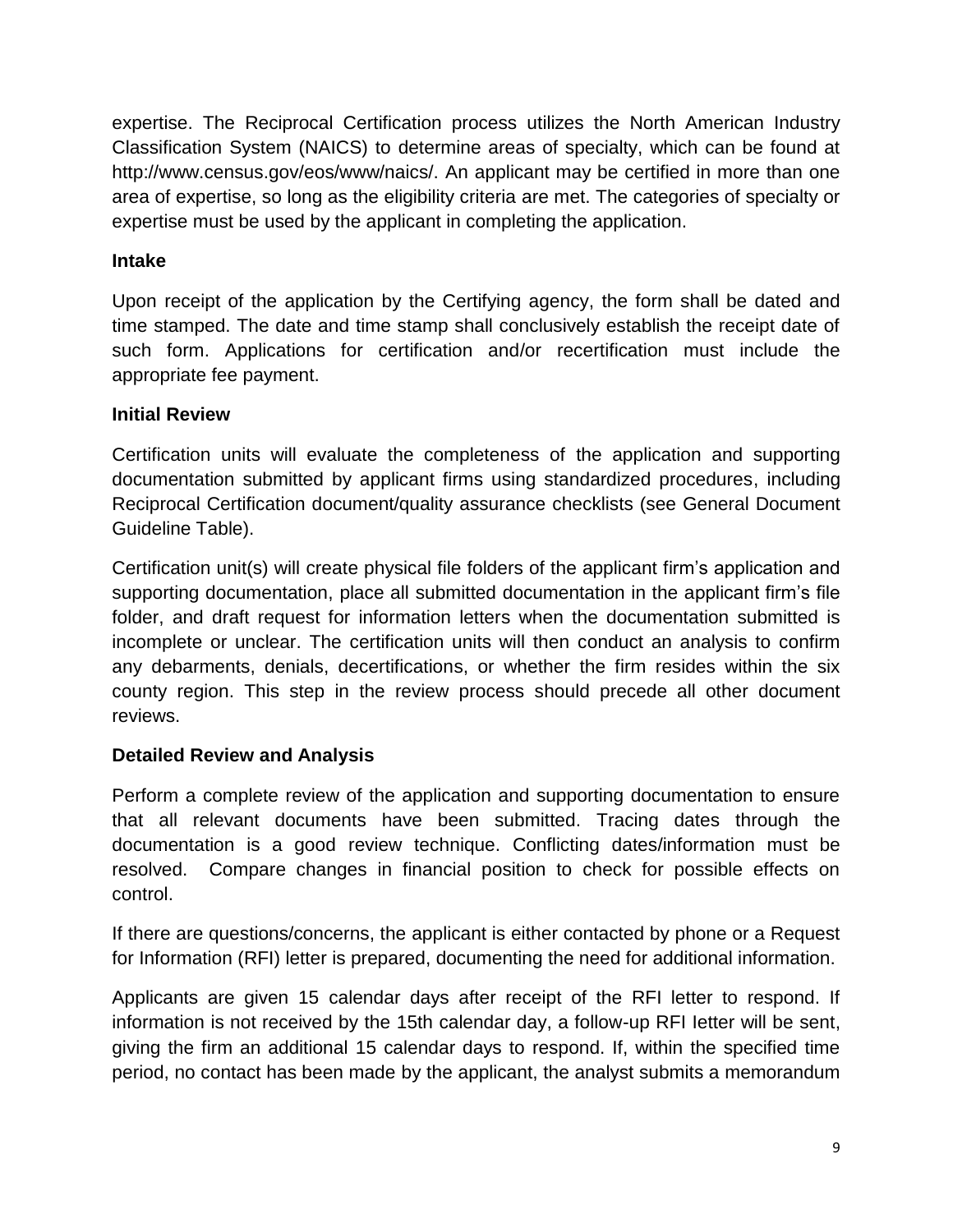to his/her supervisor recommending denial based on failure to cooperate. The denial letter is prepared and forwarded to the designated personnel for signature.

An applicant firm may request an extension of time to submit the required information as identified on the RFI documents. Any additional time needed must be approved by the supervisor or designated personnel.

Keep a record in the file of all contact and communication with an applicant. This file information is a permanent record of activity with an applicant. The record should include the date of contact, contact person, questions asked, and responses.

Perform subsequent analysis and review of the file. This includes reviewing the information contained in the file, individually as well as collectively, and documenting the findings during the review.

- The authorized/registered legal name of the firm should be verified for accuracy.
- The main address of the firm should be the actual physical location of the main or corporate office. Post office box numbers are not acceptable.
- The contact person should be an individual(s) the analyst can contact for answers to questions regarding the certification application.
- Ethnicity should be resolved early in the process. In cases where ethnicity cannot be determined, additional documentation is required.
- Make sure copies of all relevant business documents (depending on type of firm) are included as mentioned above. Further details can be found in the City of Chicago and Cook County's ordinances.
- Proof of contribution by the M/WBE owners may be shown by providing copies of canceled checks (both sides), signed loan agreements, deposit slips, proofs of purchase, and vehicle titles.
- A flow chart is helpful when there are organizational changes or several companies with interlocking directors and/or officers. This will give a clearer picture of interlocking relationships and possible affiliations.
- Reviews of equipment titles and registrations can be used to assist in determining ownership. Obtain or compile a list of the equipment owned by or available to the firm and the license(s) the firm and its key personnel possess to perform the requested work categories.
- Review the resume(s) of the owner(s), officer(s), member(s) of the board of directors and principal management and control personnel. "Control" means that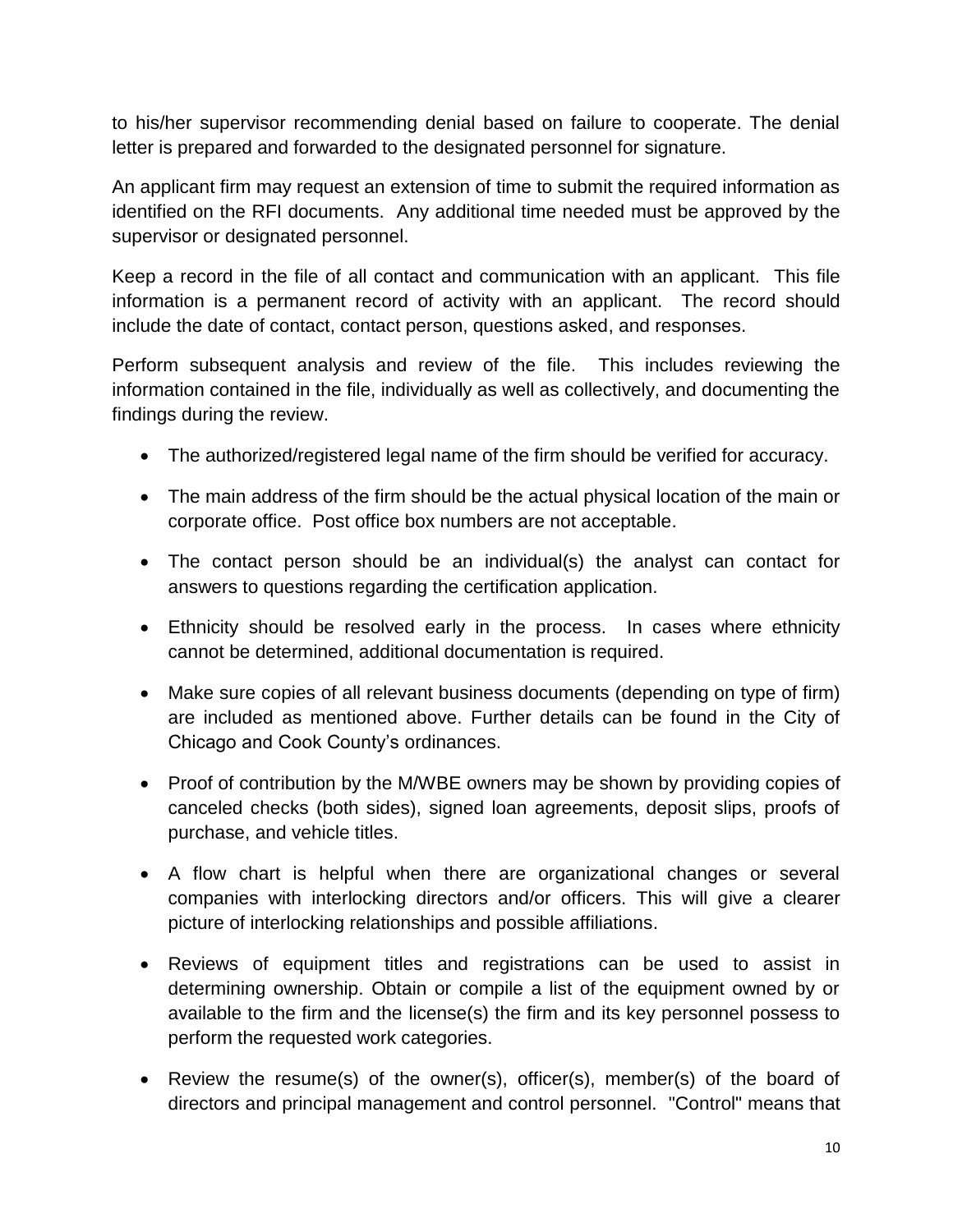the M/WBE owner(s) not only directs the management of the business, but also oversees its day-to-day operations, i.e., managerial and operational control. Areas of consideration include: hiring and firing authority, signature authority, financial obligation authority, contract negotiation authority, bidding and estimating expertise, firm policy development ability, job selection authority, and day-to-day and long-term decision-making authority that affect the performance/operation of the firm.

 Ownership (control) means a firm must be at least 51 percent owned by qualifying M/WBE individuals. In the case of a corporation, such individuals must own at least 51 percent of each class of voting stock outstanding and 51 percent of the aggregate of all stock outstanding. In the case of a partnership, M/WBE qualifying individuals must own 51 percent of each class of partnership interest. Such ownership must be reflected in the firm's partnership agreement.

Financial information is useful in resolving management, operational, and ownership control concerns. Areas of consideration include:

- Financial statements:
- End-of-year balance sheets and profit and loss statements over a three-year period for non-construction and five-year period for construction;
- Accounts/notes payable, and loans payable/receivable to/from stockholders and officers;
- Accrued expenses, purchases/loans, and footnotes to the financial statement;
- Expense statements: salaries, rent expenses, lease expenses, payment to subcontractor(s);
- Changes in financial position;
- Corporate tax returns: salaries paid to officers, dividends paid, and names of officers and stock ownership;
- Partnership/third party agreements: terms/purpose of agreement, parties to the agreement, duties and responsibilities of each party, and dollar investment/division of profits.

Affiliates must be considered together in determining whether a firm meets small business size criteria, and the statutory cap on the participation of firms in the program.

Attention should be paid to the bonding capacity of the firm. The dollar amount should be in line with the work history of the firm, including contracts it has received and work it has completed**.**

Both Reciprocal Participants must establish Consistent Eligibility Criteria: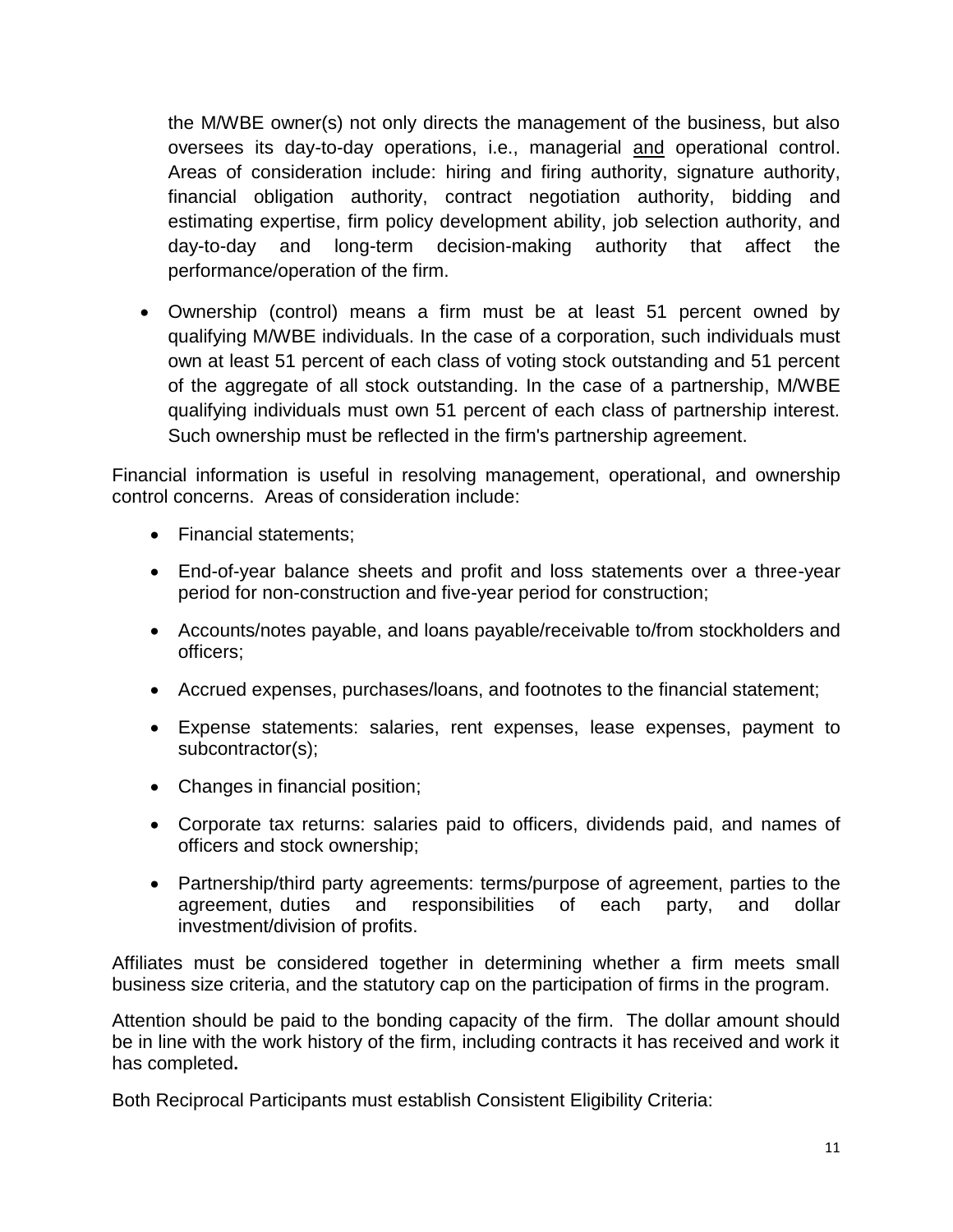- An applicant for MBE certification must be a business entity which is at least 51% owned by one or more members of one or more minority groups or, in the case of a publicly held corporation, at least 51% of the stock is owned by one or more members of one or more minority groups; and whose management and daily business operations are controlled by one or more such individuals.
- An applicant for WBE certification must be a business entity which is at least 51% owned by one or more women or, in the case of a publicly held corporation, 51% of the stock is owned by one or more women, and whose management and daily business operations are controlled by one or more such women.
- A for-profit corporation, partnership, association, business trust, estate or other legal entity that is either 51 percent or more owned (directly, indirectly or beneficially) by one or more individuals with disabilities and whose management and daily business operations are controlled by one or more individuals with disabilities;
- Determinations of ownership in the applicant firm by minorities and women shall be made without regard to community property laws of any state. It shall be the responsibility of all applicants to establish, by clear and convincing evidence, that they are owned and controlled by minorities and/or women. The following criteria apply:
	- $\checkmark$  The owner of the applicant firm must demonstrate financial resources to acquire ownership and past experience that verifies demonstrated capability to engage in business in the area for which certification is sought. It is of no consequence that other partners/owners, spouses, or employees have these abilities or resources;
	- $\checkmark$  Control is comprised of two parts: managerial and operational. Must exercise responsibility for the critical areas of the applicant's daily operations and independent and unilateral business decisions;
	- $\checkmark$  The minority or women owner(s) must demonstrate that he/she independently makes basic decisions in daily operations;
	- $\checkmark$  If a corporation, exercise control of the board of directors;
	- $\checkmark$  If a partnership, exercise control of the business enterprise as documented in a partnership agreement;
	- $\checkmark$  If a limited liability company, exercise control of the company, as documented in the articles of organization or the regulations;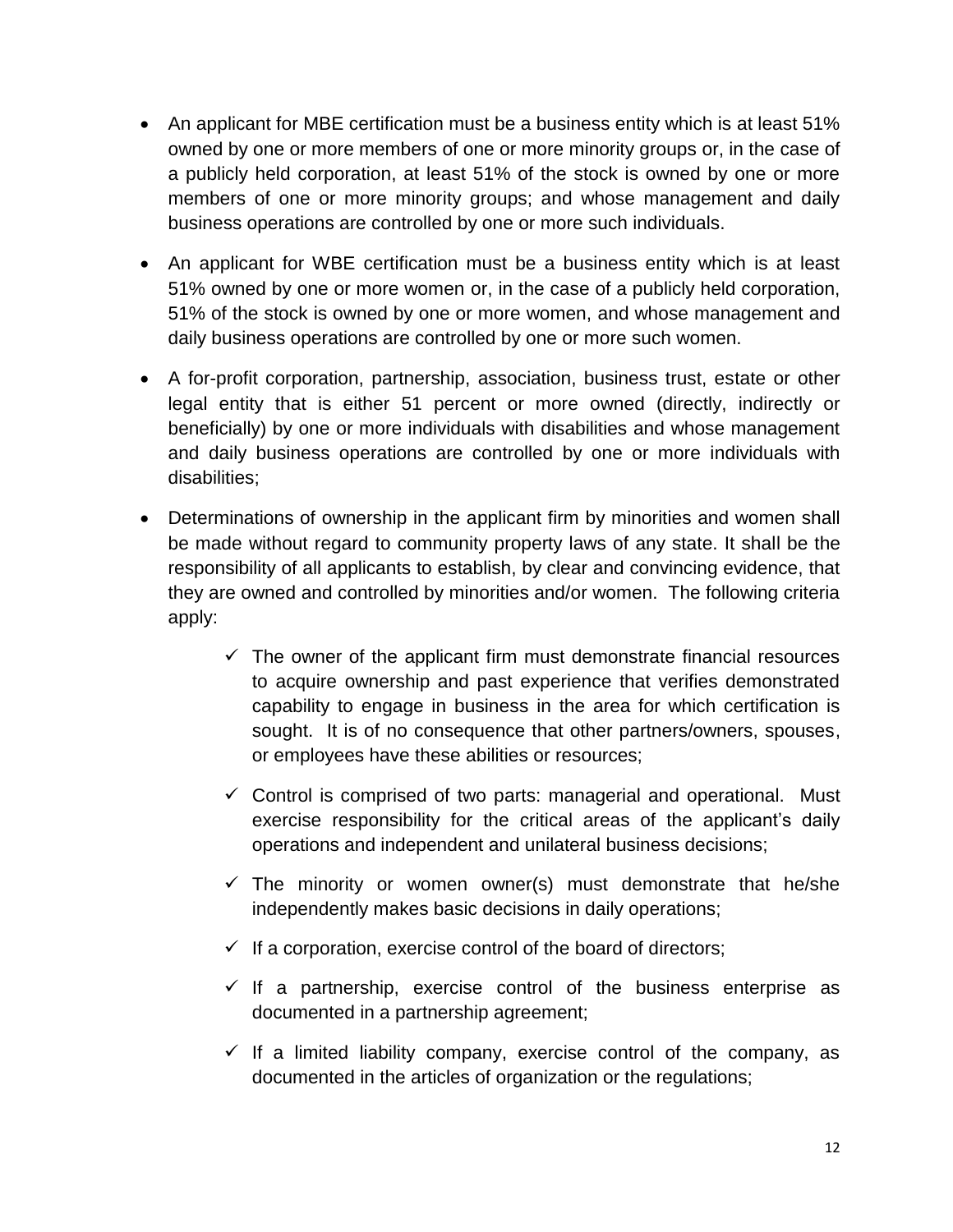- $\checkmark$  Possess adequate assets or resources to operate self-sufficiently in areas of finance, bonding, supervision, personnel, equipment, materials, and facilities;
- $\checkmark$  Owners must accept risks and profits commensurate with their ownership interests, as well as receive at least 51% of any dividends paid upon liquidation.
- $\checkmark$  Ownership and control by such minorities and women shall be real, continuing, and go beyond the pro forma ownership of the applicant as reflected in ownership documents. Minority and/or women owners shall enjoy all customary incidents of ownership and shall share in all risks and profits commensurate with their ownership interests, as demonstrated by a detailed examination of the substance of their business arrangements with others. Ownership is demonstrated by:
	- $\checkmark$  An ability to transfer stock, title, and possession;
	- $\checkmark$  Verifiable assets for acquisition derived from independently owned holdings without benefit of a transfer of assets or gift from nonminority person(s) by other means;
	- $\checkmark$  Documentation should be found in the business records of the applicant that clearly show the minority/women owners' contribution of expertise and its value to the applicant;
	- $\checkmark$  Securities which represent ownership of the applicant by minorities or women shall be directly and physically held by them, without limitation by non-minorities or men. Securities held in trust or by any guardian for a minor or incompetent person or, in the appropriate case, pledged as collateral to secure any principal indebtedness of applicant, shall be excluded from the determination of whether the applicant is owned and controlled by minorities or women;
	- $\checkmark$  Contributions of capital or expertise by minority or women owners to acquire their ownership interests in the applicant must be real and substantial, and be in proportion to the interest(s) acquired. Such contributions will not be required if the minority or woman owner can demonstrate that it has received a bona fide inheritance from a deceased relative to acquire ownership, which inheritance was not made for the purpose of obtaining certification. For purposes of this determination, a relative shall mean an immediate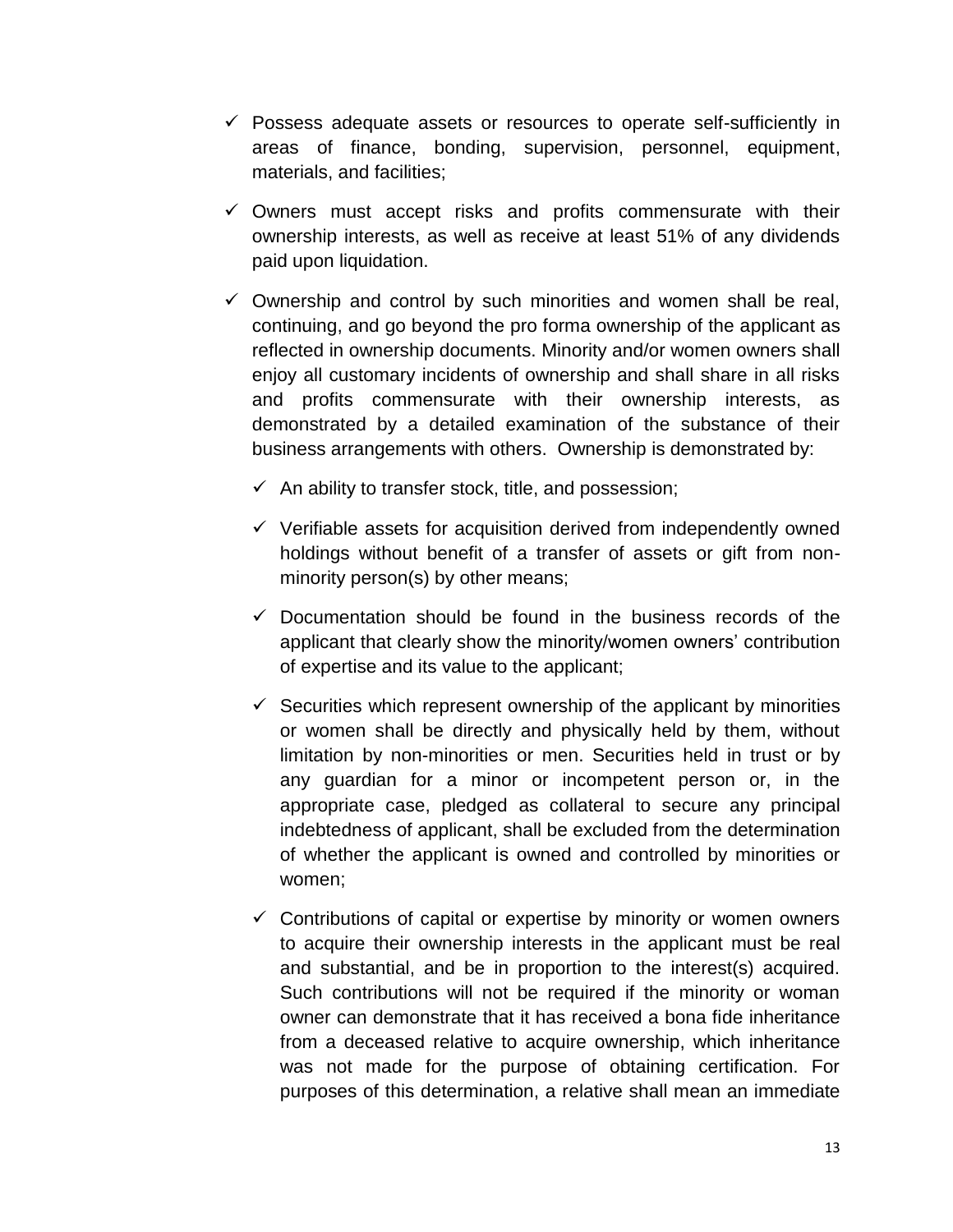family member, a sibling, a parent or a grandparent. Contributions of capital or expertise are also not required if the minority or woman owner acquires its ownership interest in the applicant as a gift from a relative, subject to the following exceptions:

- $\checkmark$  For purposes of determining ownership, it will be presumed as not being held by a minority or woman all interests in a business or other assets obtained by the individual as the result of a gift from a relative who is:
- $\checkmark$  Substantially involved in the applicant firm, or an affiliate of that firm;
- $\checkmark$  Substantially involved in the same or a similar line of business; or
- $\checkmark$  Engaged in an ongoing business relationship with the applicant firm, or an affiliate of that firm.
- $\checkmark$  To overcome this presumption and permit the gifted interests or assets to be counted, the minority or woman owner must demonstrate, by clear and convincing evidence, that:
- $\checkmark$  The gift or transfer to the minority or woman owner was made for reasons other than obtaining certification; and
- $\checkmark$  The minority or woman owner actually controls the management, policy, and operations of the firm, notwithstanding the continuing participation of the relative who provided the gift or transfer.
- Insufficient contributions of capital or expertise shall include, but shall not be limited to:
	- $\checkmark$  Promises to contribute capital or expertise in the future;
	- $\checkmark$  Notes payable from minority or women owners to the applicant or owners who are not minorities or women;
	- $\checkmark$  Participation in applicant firm by alleged minority or women owners as mere employees;
	- $\checkmark$  Provision by any alleged owner of goods, services, or equipment having an actual or estimated value based upon industry standards that is substantially less than the value attributed in Applicant's Schedule A, or No Change Affidavit.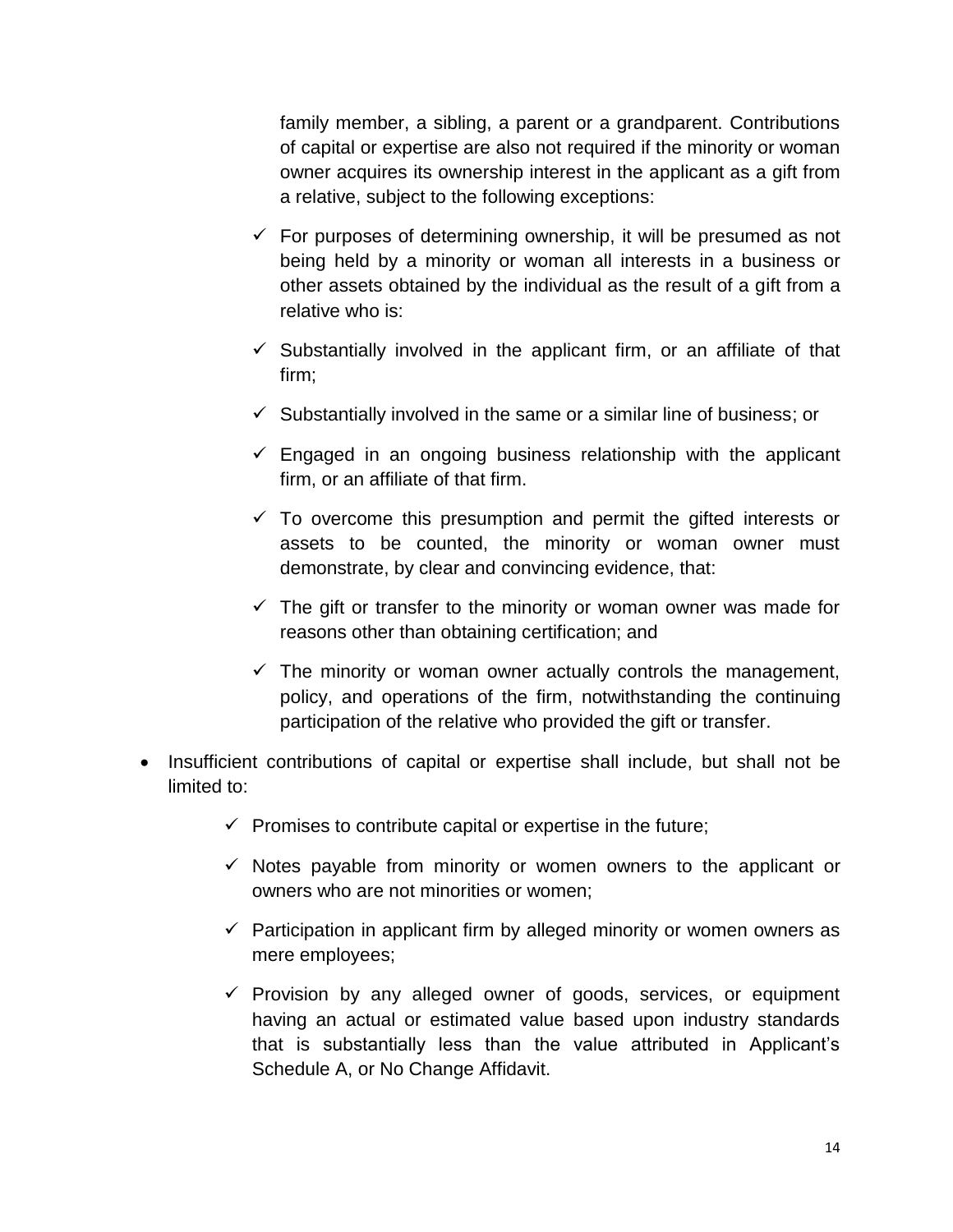All M/WBEs must be viable and independent businesses. "Viability" of the applicant shall be examined with reference to its capital structure as determined from audited or auditable financial statements or income projections when the applicant is a new business. Viability will also be determined by a review of the following criteria; however, review may not be limited to these areas:

- Possession of insurance, bonds and/or licenses (e.g., sewer, contractor, plumber, etc.) mandated by applicable governmental agencies to perform the work the applicant represents as its principal area(s) of specialty/expertise;
- Access to real properties and facilities from which to conduct day-to-day business operations;
- Employment of and/or access to employment of persons in sufficient numbers and with expertise essential to satisfactory contract performance in its proffered area(s) of specialty/expertise; and
- The applicant's ownership of and/or access to equipment, goods, supplies, etc. essential to its satisfactory performance in its proffered area(s) of specialty/expertise.

"Independence" shall be examined with reference to the perceived ability of the applicant to perform in its area(s) of specialty/expertise without substantial reliance upon finances, resources, expertise, manpower, facilities, or equipment of non-minority or non-women business enterprises. Recognition of the applicant as a separate and distinct entity by governmental taxing authorities shall not be dispositive of any applicant's assertions of independence. Independence shall be established by reviewing the following criteria:

- Date business was established;
- Degree to which financial, equipment leasing, business and other relationships with non-minority or non-women-owned firms vary from normal industry practice; and
- Determination of adequacy of expertise without the need to rely upon a nonminority or male individual.

Minority and Women-Owned Business Enterprises may be certified in more than one area of specialty or expertise, as long as the eligibility criteria are met. Applicants desiring to be certified in additional areas of competence may submit an expansion request in writing. Until certification is awarded, participation on a contract in an uncertified area shall not count toward fulfillment of M/WBE contract goals.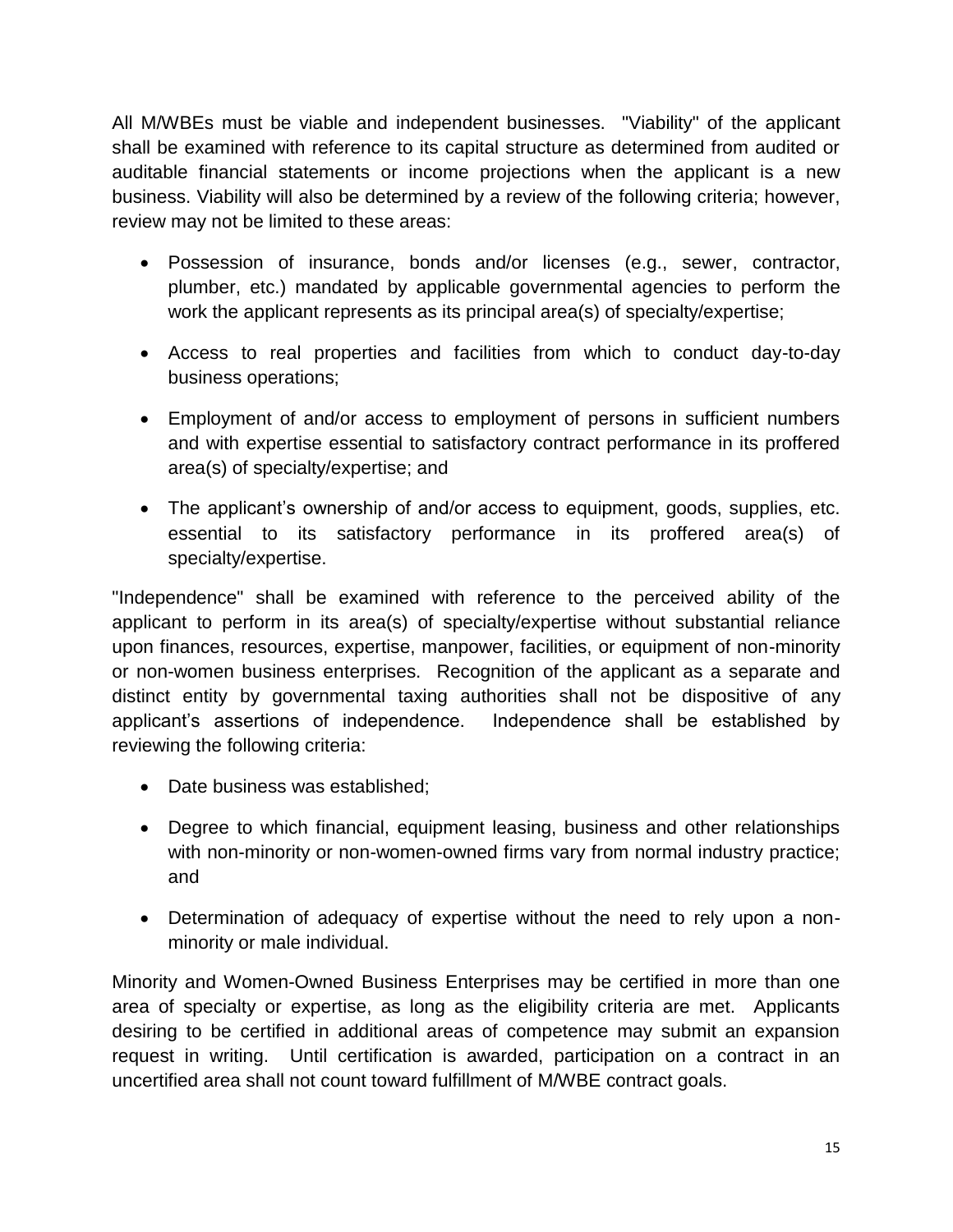In the following and other appropriate cases, the applicant shall be closely scrutinized to determine its true abilities to operate viably and independently of non-minorities/males, or to otherwise meet the viability and/or independence criteria herein:

- Applicant's status as a party to any long-term (i.e., more than three years) contract, lease, or lease agreement with non-minority/male persons or firms;
- Applicant's status as a party to any contract, lease, or lease agreement on terms at variance with industry standards or prudent business practices;
- Interlocking stock ownership of the applicant and non-minority/male-owned businesses in the same or related industry;
- Common directorates/officers between the applicant and non-minority/maleowned businesses;
- Applicant's use of employees, equipment, expertise, or facilities "shared" with or obtained from non-minority/male-owned businesses;
- The receipt by the applicant's non-minority/male owners of financial benefits (e.g., dividends, loans, salaries, and distributions) from the applicant which exceed their proportionate ownership interests;
- The applicant's failure, after a reasonable period, to demonstrate an ability to operate as a viable entity without continuing substantial reliance upon equipment, facilities, leasing, and/or creditor-debtor relationships with nonminorities/males;
- Newly established firms and firms whose ownership and/or control has changed since the date of the advertisement of a specification or the date its applicant has indicated that a bid response will be submitted;
- Any previous and/or continuing employer-employee relationship among or between present minority and/or women owners and those who are not minorities or women to ensure that all minority/women owners actually have the independent ownership and management responsibilities and capabilities contemplated by these regulations.
- Minority or women owners shall, either collectively or individually, possess the power to direct or cause the direction of management, policies, and objectives of the Applicant and to make all substantive day-to-day decisions on Applicant's major and essential operations. No formal or informal restrictions of any kind shall exist that limit the customary discretion necessary to actual business control by the minorities or women. Unless mandated by law, no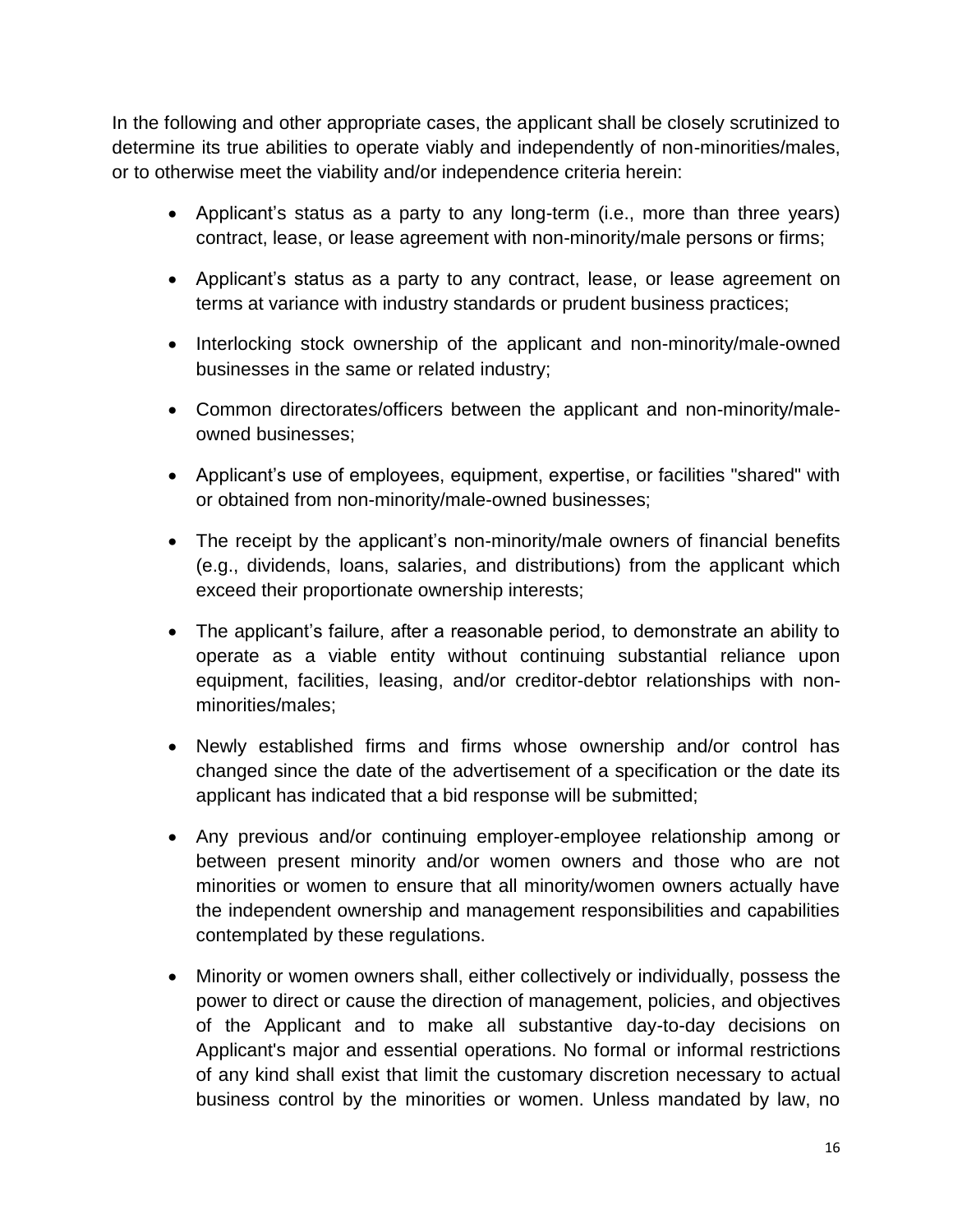restrictions in by-law provisions, partnership agreements, or charter requirements shall exist that limit minorities or women from effective and continuous control of the applicant or that prevent minorities or women, without the cooperation of any owner who is not a minority or woman, from making any operational business decision for the applicant. In all cases, any business relationship between the applicant and its minority/women owners and non-minorities/males shall be given close scrutiny to determine conflicts with the ownership and control requirements of the City/County regulations.

- It shall be presumed, unless conclusively established otherwise, that the status of any minority or woman as an owner/manager of the applicant shall require full-time participation by such person in the management of the applicant's day-to-day activities. In addition, current employment histories of all owners and managers shall be requested, reviewed, and verified to determine the administrative and business expertise and involvement by such persons in activities and employment which may contradict any representation of full-time management participation.
- Absentee management or ownership by any minority or woman owner who does not assume and exercise an active and substantial role in applicant's day-to-day management shall be considered in the determination of whether the applicant is owned and controlled by minorities or women.
- Owners of the applicant who are not minorities or women shall not be vested with the primary responsibility or ability to direct its day-to-day management operations. In cases where evidence indicates that major management activities (e.g., hiring and firing of management personnel, equipment/supply/acquisitions and purchases, negotiating contracts, estimating contract costs and approval, and check signing) of the applicant are performed by persons other than the minority/women owners, persons actually performing such duties shall be presumed to control those aspects of the applicant's business.
- All information provided by the applicant shall demonstrate an applicant's ability to obligate itself contractually, without prior approval of nonminorities/males, to a prime contractor, joint venture and/or the City of Chicago/Cook County in the performance of a contract, subcontract, or legally binding agreement, whichever is applicable, and to perform the majority of that which it is obligated to perform through the use of its own employees and/or equipment.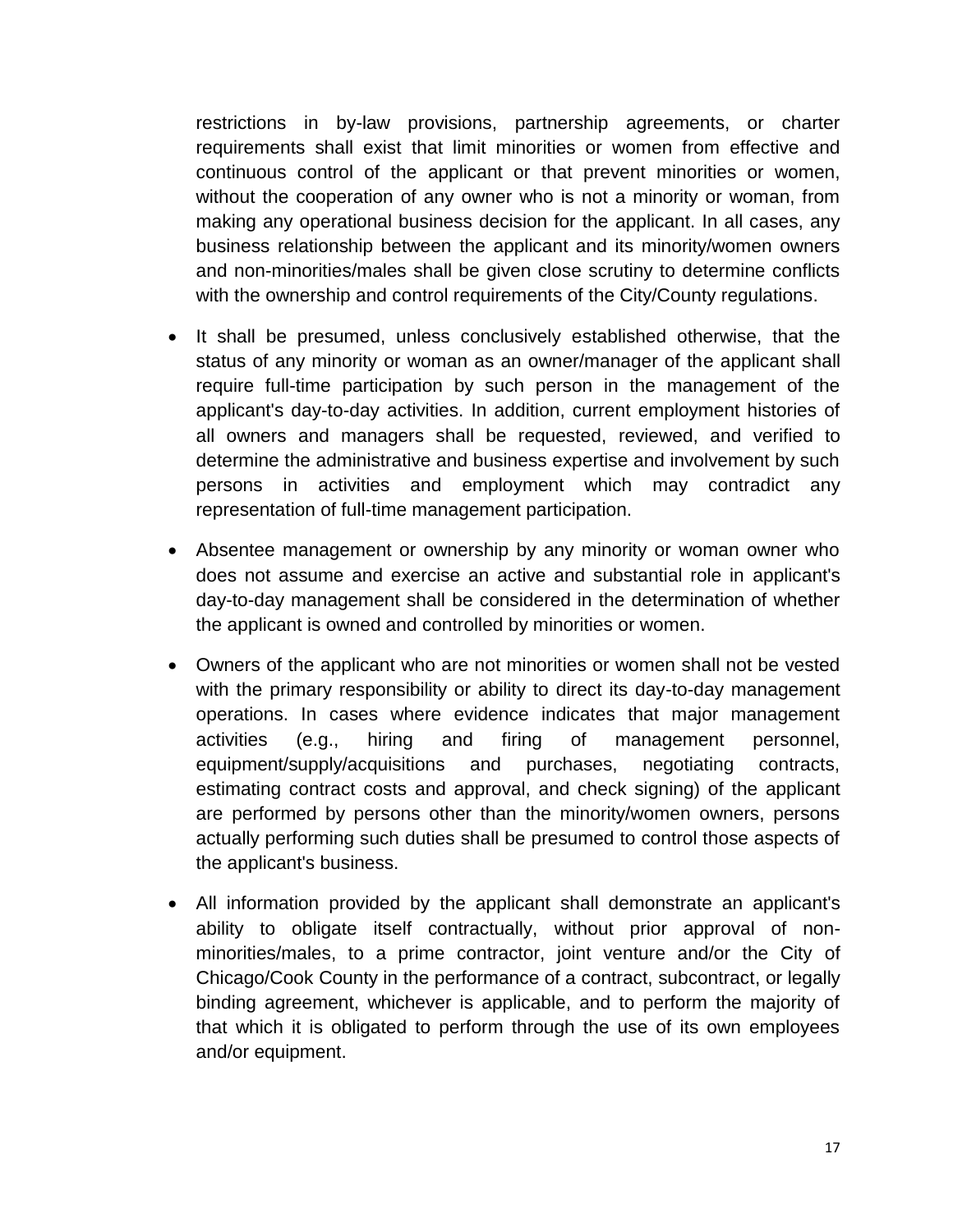Evidence of the applicant's certification as an M/WBE (or Disadvantaged Business Enterprise, as that term is defined in 49 CFR Part 26) by another governmental body or agency shall be a factor but is not dispositive in the determination of the applicant's eligibility for certification by the City of Chicago or Cook County.

| <b>Evidence of Ethnicity</b> | Birth certificate.<br>Membership letter or certificate from an ethnic organization. |  |
|------------------------------|-------------------------------------------------------------------------------------|--|
| /Gender/Citizenship          |                                                                                     |  |
|                              | Tribal certificate.                                                                 |  |
|                              | Bureau of Indian Affairs card.                                                      |  |
|                              | Driver's license.                                                                   |  |
|                              | Passport.                                                                           |  |
|                              | Naturalization papers.                                                              |  |
|                              | Armed service discharge papers (D.D. 214).                                          |  |
|                              | Baptismal certificate.                                                              |  |
|                              | Any other document that provides evidence of ethnicity.                             |  |
|                              |                                                                                     |  |
| <b>Fiscal Control</b>        | Financial records (tax returns) for at least five (or three, as applicable)         |  |
|                              | previous years.                                                                     |  |
|                              | Copy of loan agreements (past and present).                                         |  |
|                              | Evidence of capital contribution to start-up or to acquire ownership.               |  |
|                              | Titles to equipment and/or vehicles.                                                |  |
|                              | Copies of bank signature authorization cards.                                       |  |
|                              | Cancelled checks.                                                                   |  |
|                              | Executed contracts.                                                                 |  |
|                              |                                                                                     |  |
| Ownership                    | Copies of partnership agreements.                                                   |  |
|                              | Work history of the firm; resumes of principals.                                    |  |
|                              | Evidence of capital contribution to start-up or to acquire ownership.               |  |
|                              | Articles of Incorporation and by-laws                                               |  |
|                              | Copy of minutes of board of directors and/or stockholders' meetings.                |  |
|                              | Copy of stock certificates and/or ledgers.                                          |  |
|                              | Interviews with references and on-site visit.                                       |  |
|                              | Titles to equipment and/or vehicles.                                                |  |
|                              | Income tax returns.                                                                 |  |
| <b>Expertise</b>             | Resumes of principals.                                                              |  |
|                              | Work history of the firm.                                                           |  |
|                              | Interviews and on-site visit (understanding of business model, pricing,             |  |
|                              | margin, contract negotiations, estimating, pricing).                                |  |
|                              | Evidence of contract negotiation and execution.                                     |  |
|                              | Professional certifications.                                                        |  |
|                              | Licenses.                                                                           |  |
|                              | Educational background.                                                             |  |
|                              |                                                                                     |  |
|                              |                                                                                     |  |
|                              | Trade/Union Affiliations.<br>Professional Associations.                             |  |

#### **General Document Guideline Table**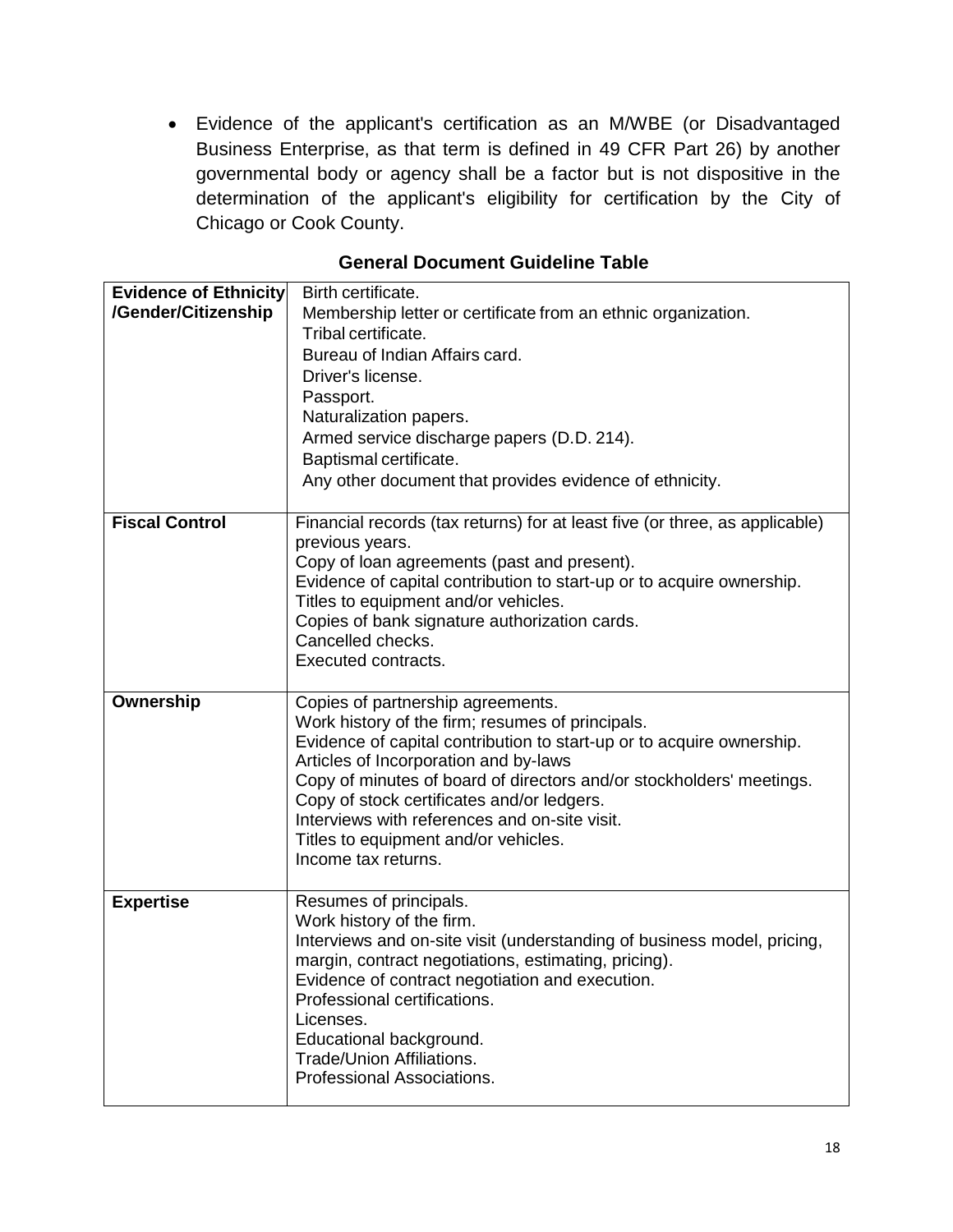#### **Determination**

Once the Certifying Analyst has reviewed and analyzed the file in accordance with the certification criteria, the analyst will prepare a written certification summary that summarizes the results and recommendation. The Designated Chief Procurement Officer/Director of Contract Compliance, or other designated authority, shall issue his/her determination granting the certification as an MBE or WBE, or an initial determination denying such certification in a timely manner.

**No Change Affidavits** must be filed annually by the M/WBE firm in accordance with the City of Chicago's and Cook County's rules and regulations.

**Recertification -** M/WBE firms are required to be re-certified every five years to ensure that each firm still meets the eligibility criteria of the certification program.

# <span id="page-20-0"></span>*Section 12 – Site Interview/Visit*

The performance of an on-site visit to the offices, storage facilities, warehouses, or job sites of the firm seeking MWBE certification shall be mandatory for applicants seeking certification in designated industries. These industries are as follows:

- Construction or Construction-related Companies
- Trucking Companies
- Regular Dealers
- Suppliers
- Distributors
- Manufacturers

The participant agencies may require site visits to be performed on any applicant firm in any industry as necessary to satisfy due diligence for making certification determinations.

The on-site visit allows the analyst to conduct an interview while observing the firm's owner(s) in his/her own principal place of business for purposes of substantiating and clarifying submitted documentation while ascertaining the general pattern of operations of the applicant firm. In addition to reconciling information and concerns, the on-site visit will assist in detecting ineligible applicants. The procedures outlined herein provide guidance and direction for completing the on-site interview and visit.

The analyst will follow the procedures listed below:

 Prepare a mix of standardized questions and specific questions related to the applicant firm or use a standardized site visit questionnaire to start with when applicable.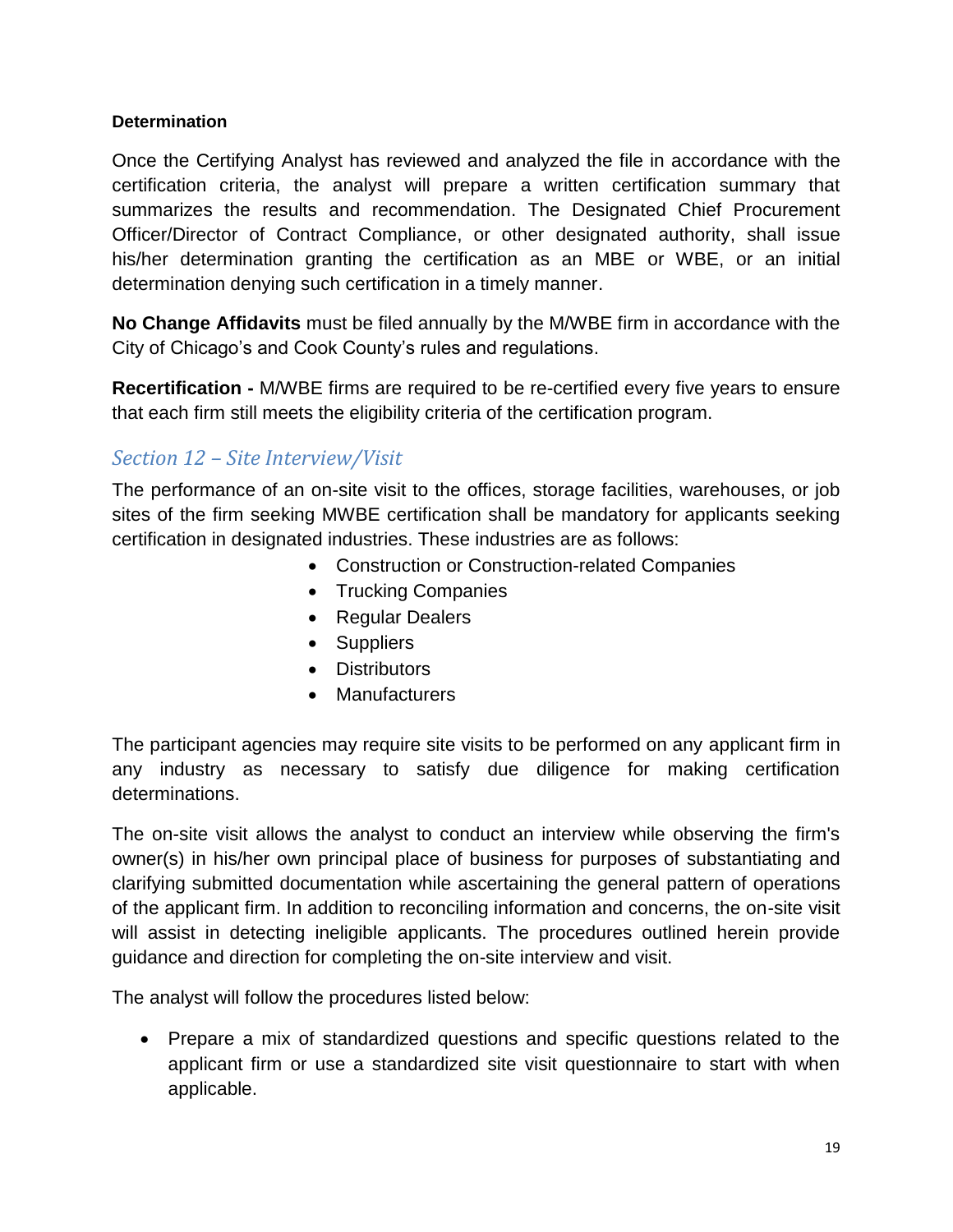- Any conflicting information brought out during the review should be questioned and clarified by the analyst. Additional questions may be raised during the onsite interview. In addition, the analyst should discuss any concerns with colleagues and/or supervisor(s) prior to the visit.
- Questions should also be devised in a manner that will evoke a coherent response. Open-ended questions are preferred. Examples of typical interview questions include:
	- $\checkmark$  "Explain the process used to monitor job costs."
	- $\checkmark$  "Describe your corporate duties and responsibilities."
	- $\checkmark$  "Explain and describe the bidding and estimating process."

The above questions are typical examples. The questions developed should be unique to the particular file being reviewed. They should be prepared and based on information derived from the applicant file.

- Conduct an on-site visit/interview at the office(s) of the firm and/or any job site(s) in the Reciprocal Participant's jurisdiction or local area in which the firm is working at the time of the eligibility investigation. The principal officers and majority owners of the firm must be interviewed and their resumes and/or work histories reviewed. The interview is concluded after all questions/concerns have been addressed and the administrative process that follows the interview is explained.
- Reconcile any concerns. Prepare the summary report following completion of the analysis and review of the file. The content of the summary report is very important. It must be accurate, complete, and satisfy all areas addressed on the questionnaire and questions regarding an application prior to summarizing in the site visit report.
- The Site Visit Report should include the following:
	- $\checkmark$  Name of the firm:
	- $\checkmark$  Date and location of the on-site visit/interview;
	- $\checkmark$  People present at the interview;
	- $\checkmark$  Questions asked and responses received;
	- $\checkmark$  Conclusion or summarization of the visit; and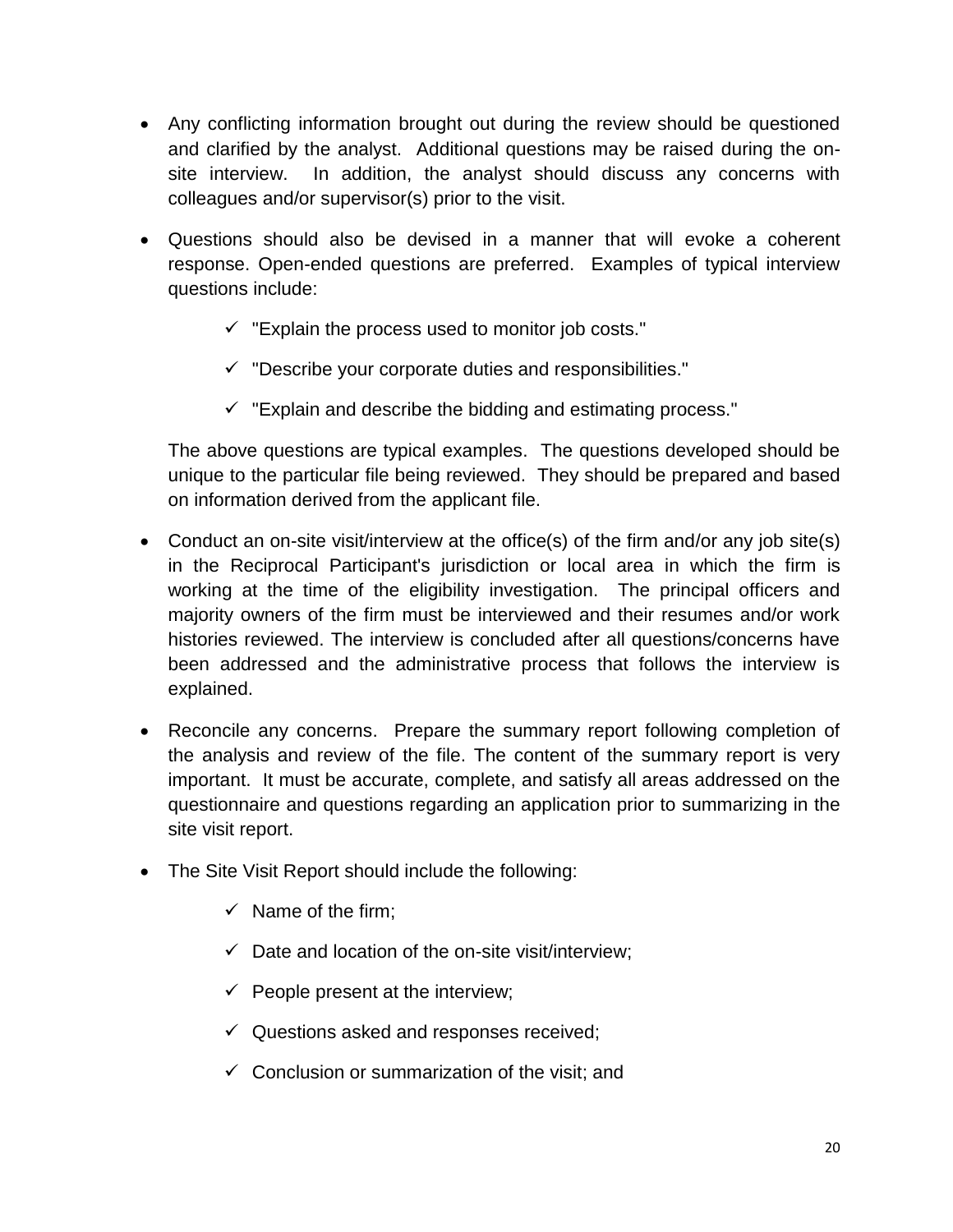$\checkmark$  Recommendation of areas that require further scrutiny.

Provide the completed site visit report, including summarization and recommendation for further scrutiny, to the analyst processing the certification application.

# <span id="page-22-0"></span>*Section 13 –Denial & Appeal Process*

#### **Preliminary Certification Denials – City of Chicago and Cook County Guidelines**

An initial determination denying certification or continued eligibility (Preliminary Denial) shall inform the applicant of all material facts and conclusions upon which the decision of the Chief Procurement Officer, Contract Compliance Director, or designated authority was based. It shall also afford the applicant at least fifteen (15) calendar days from the date of the initial determination within which to present, in writing, such evidence as the applicant deems appropriate to respond to the initial determination. All applicant responses to/appeals of a Preliminary Denial for certification or continued eligibility should contain sufficient facts and/or documentation to clearly establish eligibility. Any alterations to material facts or restructuring of applicant subsequent to issuance of the initial determination will be considered pro forma only.

All final actions and/or decisions of the Chief Procurement Officer, Contract Compliance Director, or designated authority with respect to the denial of certification or continued eligibility of any Applicant or MBE/WBE shall be communicated in writing to such applicant or MBE/WBE within thirty (30) business days of the date that a final determination has been made. The decision of the Chief Procurement Officer, Contract Compliance Director, or designated authority shall be final and cannot be appealed. For further detail regarding denials and appeals, refer to the City of Chicago or Cook County rules and regulations.

#### **Reciprocal Certification Denials**

Any firm that is certified by one Reciprocal Participant and is denied reciprocal certification by the other Reciprocal Participant shall be subject to the following appeal process. This appeal process does not apply to denials under Section 7 herein.

The Reciprocal Participant that denies reciprocal certification (the "Denying Participant") shall notify the firm of its denial in writing within ten business days of its decision. The firm shall have twenty business days from the date of notification to submit documents supporting its eligibility for certification under the Denying Participant's certification standards and to request a hearing ("Notice of Appeal"). Within ten business days of receipt of the firm's Notice of Appeal, the Denying Participant shall set and notify the firm of a hearing date, which shall be no later than thirty business days from the date of receipt of the Notice of Appeal.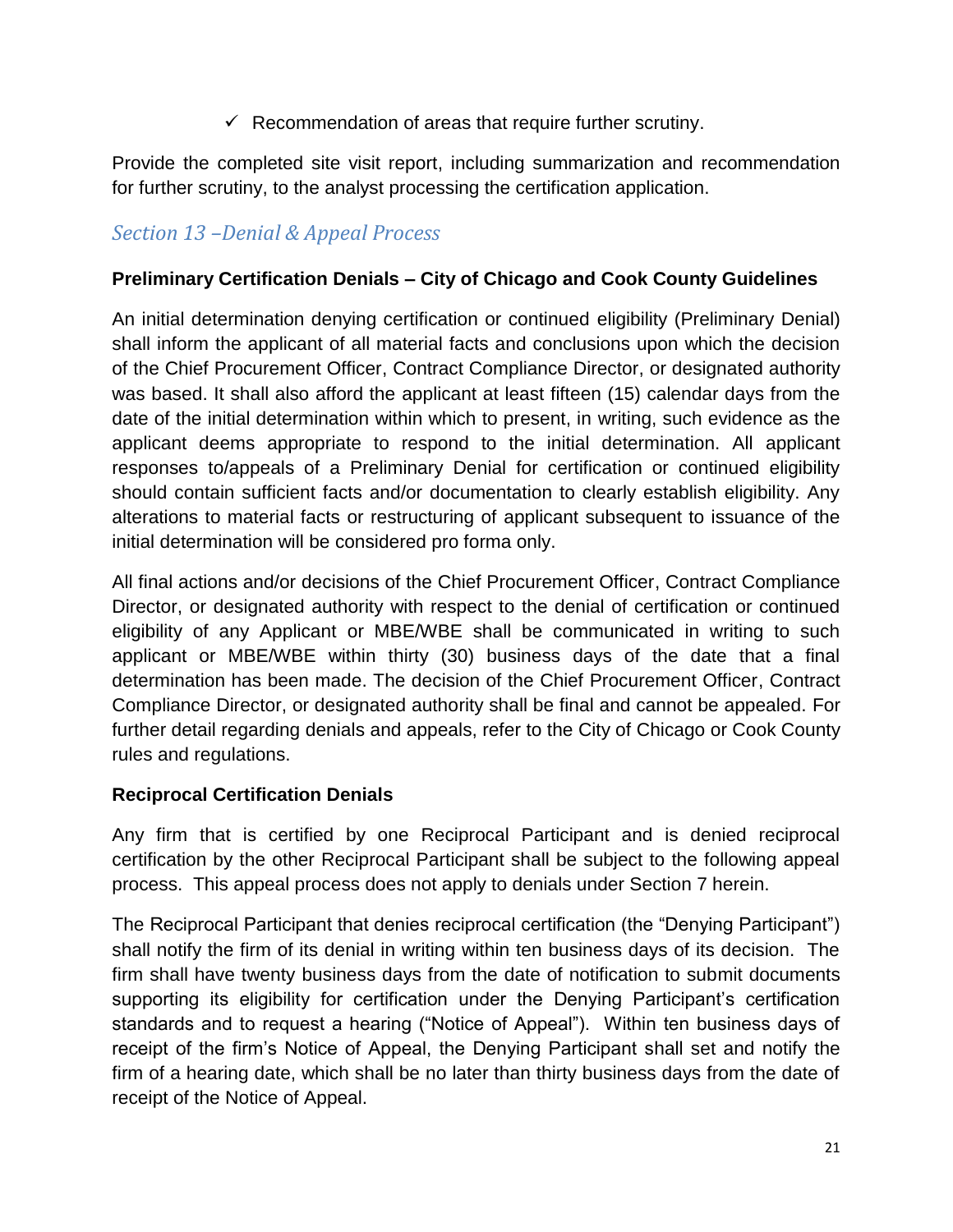The appeal shall be heard and decided by the Reciprocal Certification Review Committee (the "Review Committee") appointed by the Denying Participant. The members of the Review Committee must be knowledgeable about the certification requirements of the M/WBE Program of the Denying Participant. No one who was involved in the original or reciprocal certification determination or who was a direct or indirect supervisor of a party involved in making either determination is eligible to be a member of the Review Committee.

The firm and the Denying Participant shall have an opportunity to present arguments in support of their respective positions at the hearing. No documents other than those included with the initial application for certification or Notice of Appeal shall be considered. A complete record of the hearing shall be maintained.

The Review Committee shall make and provide a written decision within twenty business days of the hearing to the firm and both Reciprocal Participants. The decision will set forth the basis on which it was made. The decision will inform a firm whose M/WBE reciprocal certification is denied that, under the rules and regulations, it cannot reapply for M/WBE reciprocal certification for a period of twelve months. The decision of the Review Committee shall not be subject to further review.

# <span id="page-23-0"></span>*Section 14 – Certification Investigation/Removal, De-Certification, and Debarred Process*

Any certified firm that, for reasons associated with fraudulent, corrupt, or criminal conduct regarding the certification or contract participation of an MBE/WBE, is decertified by, debarred by, disqualified by, or declared ineligible to participate in contracts with the City or County, shall be subject to decertification by the Reciprocal Participants. In the event an MBE or WBE firm is decertified by, debarred by, disqualified by, or declared ineligible to participate in contracts with the City or County for other reasons, each Reciprocal Participant shall communicate all relevant facts and documents to the other.

De-certification or ineligibility of a firm's MBE and/or WBE status will affect the firm's reentry into the program in accordance with the following schedule:

- Ineligible firms will not be eligible to seek reinstatement of MBE or WBE status for at least one year from the date of the ineligibility notice.
- Firms de-certified due to any false, deceptive, or fraudulent material statement, contracting irregularities, improper conduct in connection with the performance of a contract, and/or criminal activity will be ineligible to seek reinstatement of its MBE, and/or WBE status for at least three years from the date of the decertification notice.